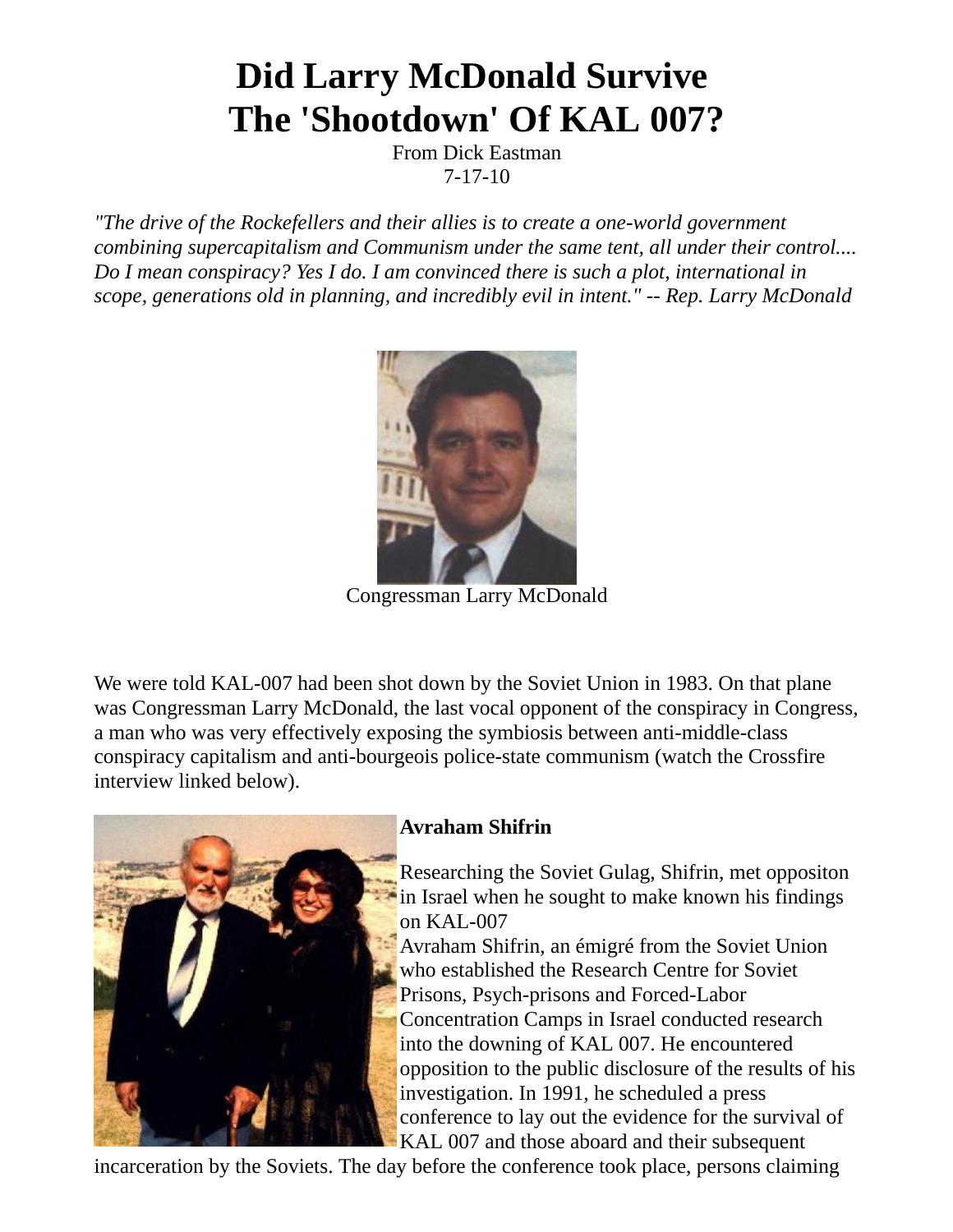to be from the Research Centre office contacted the various media representatives invited and stated that the press conference had been cancelled. To Shifrin's total surprise, none of the correspondents contacted came to the conference.

"The time of greatest observable opposition to my work was in the middle 1990's."

"The drive of the Rockefellers and their allies is to create a one-world government combining supercapitalism and Communism under the same tent, all under their control.... Do I mean conspiracy? Yes I do. I am convinced there is such a plot, international in scope, generations old in planning, and incredibly evil in intent." -- Rep. Larry McDonald

First see why they concluded they had to get rid of this man:

Listen to the McDonald speaking about the conspiracy on the Sunday Morning political news program "Crossfire" with journalist and CFR member Tom Braden and columnist and token humble-origins-conservative columnist Pat Buchanan. No one watching this can walk away from it saying the John Birch Society wasn't right on every point McDonald makes or that at the time of this interview know one but the conspirators themselves knew how exactly right he was.

# **http://video.google.com/videoplay?docid=3100752722910819372&q=% [22larry+mcdonald%22&total=14&start=0&num=10&so=0&type=search&plindex=0](http://video.google.com/videoplay?docid=3100752722910819372&q=%22larry+mcdonald%22&total=14&start=0&num=10&so=0&type=search&plindex=0)**

[http://www.savethemales.ca](http://www.savethemales.ca/) ( now Henry Makow.com )

February 18, 2008

Larry McDonald easily handles Buchanan and Braden in his May 1983 Crossfire interview.. You can see why he had to be "accidented" 4 months later on KAL 007. McDonald had seen the connection between Wall Street and the Communists and was openly expounding this critical nexus in 1983.

I always wondered what happened to The John Birch Society (JBS). I was not a member but I had an older friend who shared her JBS material with me back in the late 1950s until about 1963 when I entered SMU as a freshman. I thought the JBS was an excellent organization with true American goals. Their educational materials impressed me as very well researched and written.

According to JBS material I found on-line: In 1979, Gen. Patton's cousin, Congressman Lawrence McDonald, founded the Western Goals Foundation in Arlington, Virginia as a front for the JBS intelligence network. McDonald directed the organization until his untimely death in the downing of the Korean airliner, KAL 007 in 1983, the year he also succeeded Robert Welch as JBS Chairman. Western Goals was discontinued in 1986 following a power struggle for McDonald's position.http://www.watch.pair.com/jbscnp.html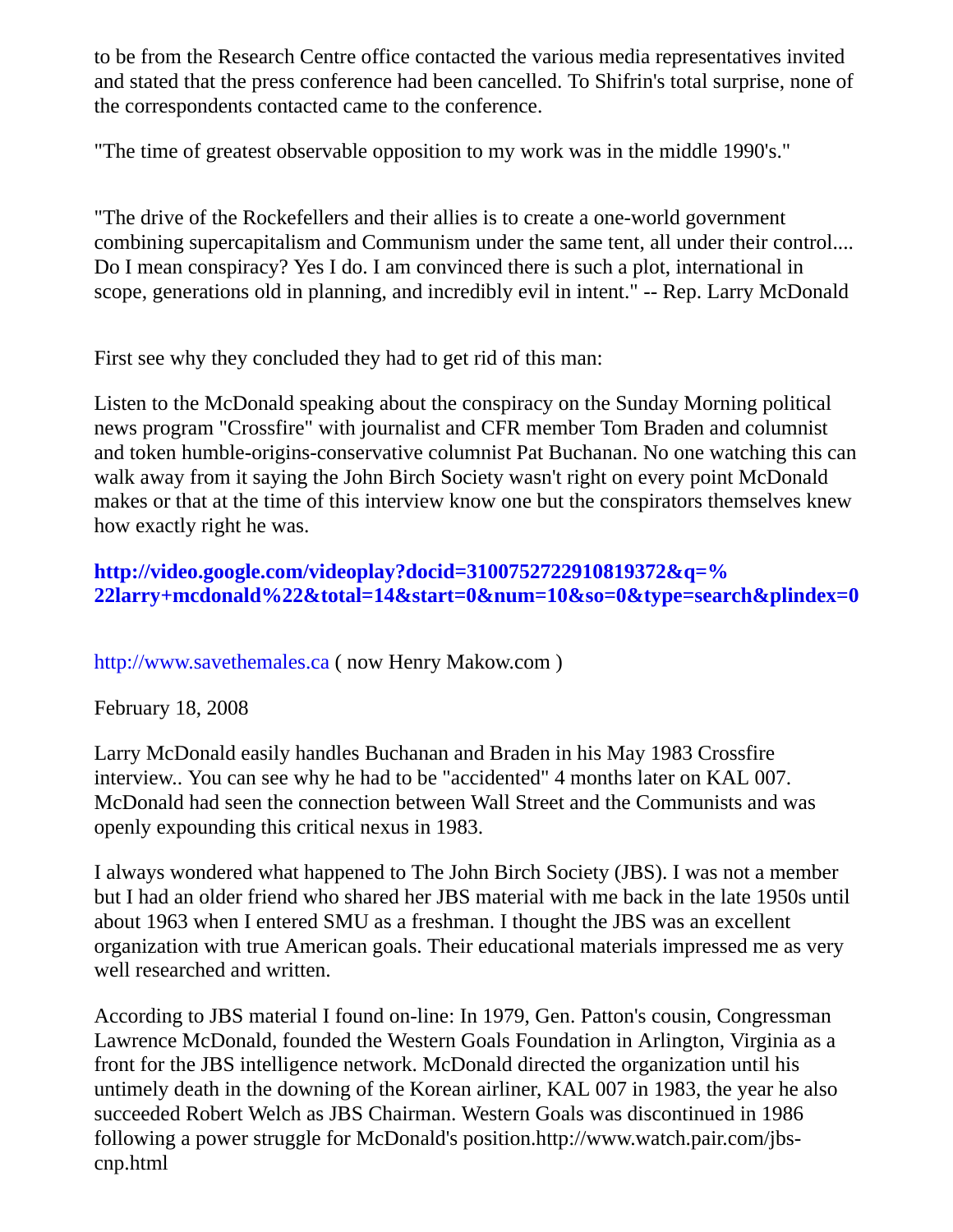"The drive of the Rockefellers and their allies is to create a one-world government combining supercapitalism and communism under the same tent, all under their control. Do I mean conspiracy? Yes I do. I am convinced there is such a plot, international in scope, generations old in planning, and incredibly evil in intent." --Congressman Larry P. McDonald, 1976, (killed in the Korean Airlines 747 that was shot down by the Soviets)

"The technotronic era involves the gradual appearance of a more controlled society. Such a society would be dominated by an elite, unrestrained by traditional values. Soon it will be possible to assert almost continuous surveillance over every citizen and maintain up-todate complete files containing even the most personal information about the citizen. These files will be subject to instantaneous retrieve/review by the authorities." -- Zbigniew Brzezinski, CFR member, founding member of the Trilateral Commission, National Security Advisor to five US presidents

"There does exist, and has existed for a generation, an institutional Anglophile network which opperates, to some extent, in the way the radical Right believes the Communists act. In fact, this network, which we may identify as the Round Table Groups(Lord Milner's crew), has no aversion to cooperating with the communists, or any other groups, and frequently does so. I know of the opperations of this network because I have studied it for twenty years and was permitted for two years in the early 1960s to examine its papers and secret records. I have no aversion to it or to most of its aims and have, for much of my life, been close to it and to many of its instruments. I have objected, both in the past and recently, to a few of its policies but in general my chief difference of opinion is that it wishes to remain unknown, and I believe its role in history is significant enough to be known." --Dr. Carroll Quigley, author of " Tragedy and Hope "(1966), CFR member, professor and mentor to Bill Clinton at Georgetown University **[http://en.wikipedia.org/wiki/Carroll\\_Quigley](http://en.wikipedia.org/wiki/Carroll_Quigley)**

**<http://forums.myspace.com/t/3777503.aspx?fuseaction=forums.viewthread>**

Dick Eastman oldickeastman@q.com

-----

**[http://www.maebrussell.com/Mae%20Brussell%20Articl](http://www.maebrussell.com/Mae%20Brussell%20Articles/Who%20Killed%20Larry%20McDonald.html) es/Who%20Killed%20Larry%20McDonald.html**

From: bangla-vision@yahoogroups.com

On Behalf Of Dick Eastman

Sent: Wednesday, February 13, 2008

Subject: [bangla-vision] Remember Congressman Larry McDonald who was anti- CFR and anti-Trilateral Commission was shot down when KAL 007 veered off course and headed for North Korea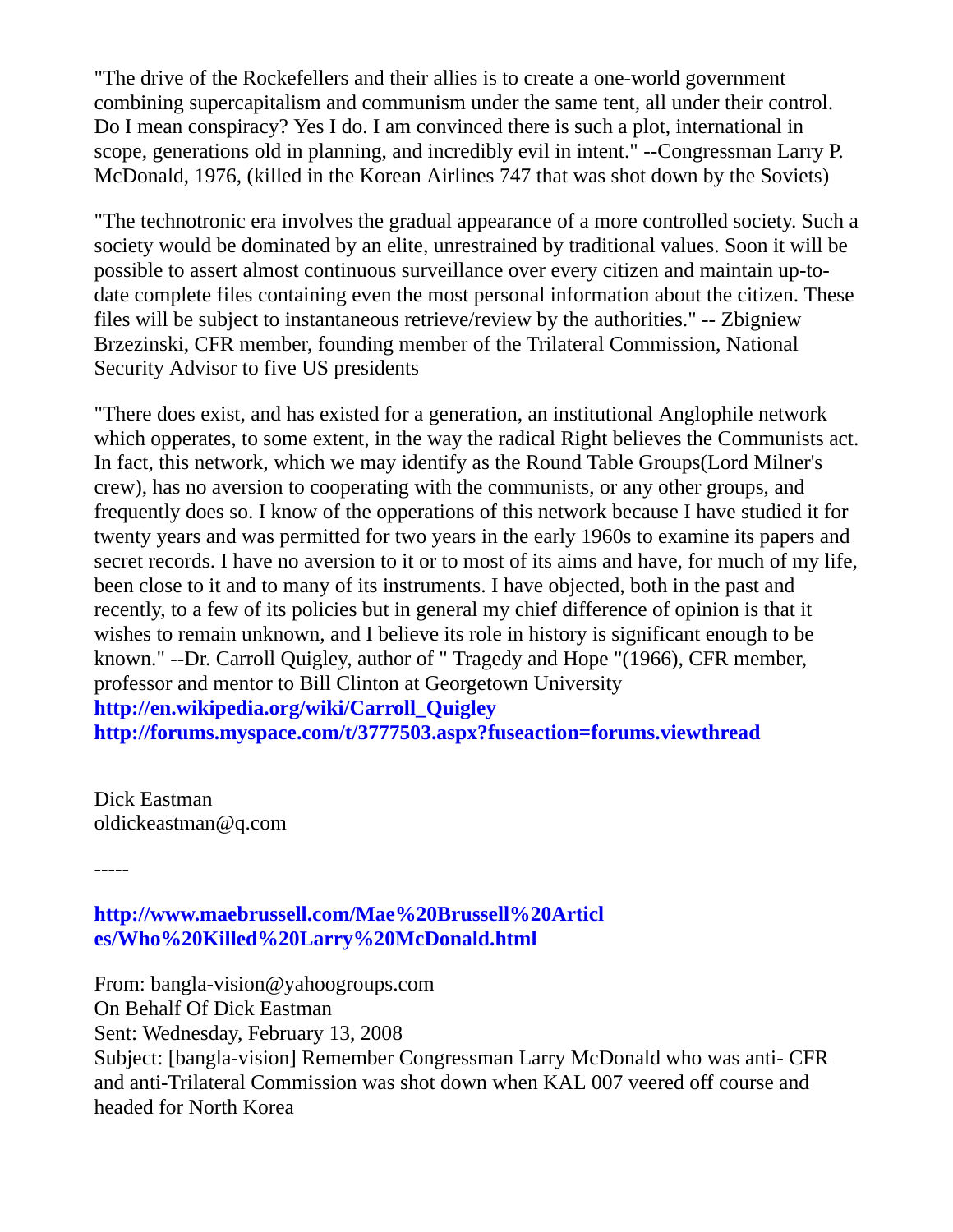"The drive of the Rockefellers and their allies is to create a one-world government combining supercapitalism and Communism under the same tent, all under their control.... Do I mean conspiracy? Yes I do. I am convinced there is such a plot, international in scope, generations old in planning, and incredibly evil in intent." -- Congressman Larry P. McDonald, 1976, killed in the S Korean Airlines 747 that was shot down by the Soviets (or so the official story goes)

"The John Birch Society has been proven to have been right all along. The CFR and Trilateral Commission are organizations working to dissolve the United States as a nation and to stand up a totalitarian world government under the communist system of command and control." -- Vicky Davis

Remember Congressman Larry McDonald who was anti- CFR and anti-Trilateral Commission who was shot down when KAL 007 veered off course and headed for North Korea? McDonald was both a friend of Ronald Reagan and the new elected leader of the John Birch Society. McDonald was not a friend of Vice President Bush nor the globalists who had taken over access to Reagan and were dictating the captured president's economic and foreign policies.

----------------

Held Lubyanka prison under instructions of David Rockefeller friend and co-globalist Mikehail Gorbachev as a favor to CFR conspirators? Read what follows.



Gorbachev was on the Politburo during this time coinciding with a three year period in which Soviet leaders Brezhnev, Andorpov and Chernenko all died in rapid succession, raising Gorbachev to the position of General Secretary of the Communist Party of the Soviet Union in just three years. Making Russia safe for the "Russian" Mafia and and some Jewish economists from Harvard to begin transitioning Russia through privatization of production and auctioning off of national resources to the unsuspected advantages of freedom under globalist capitalism.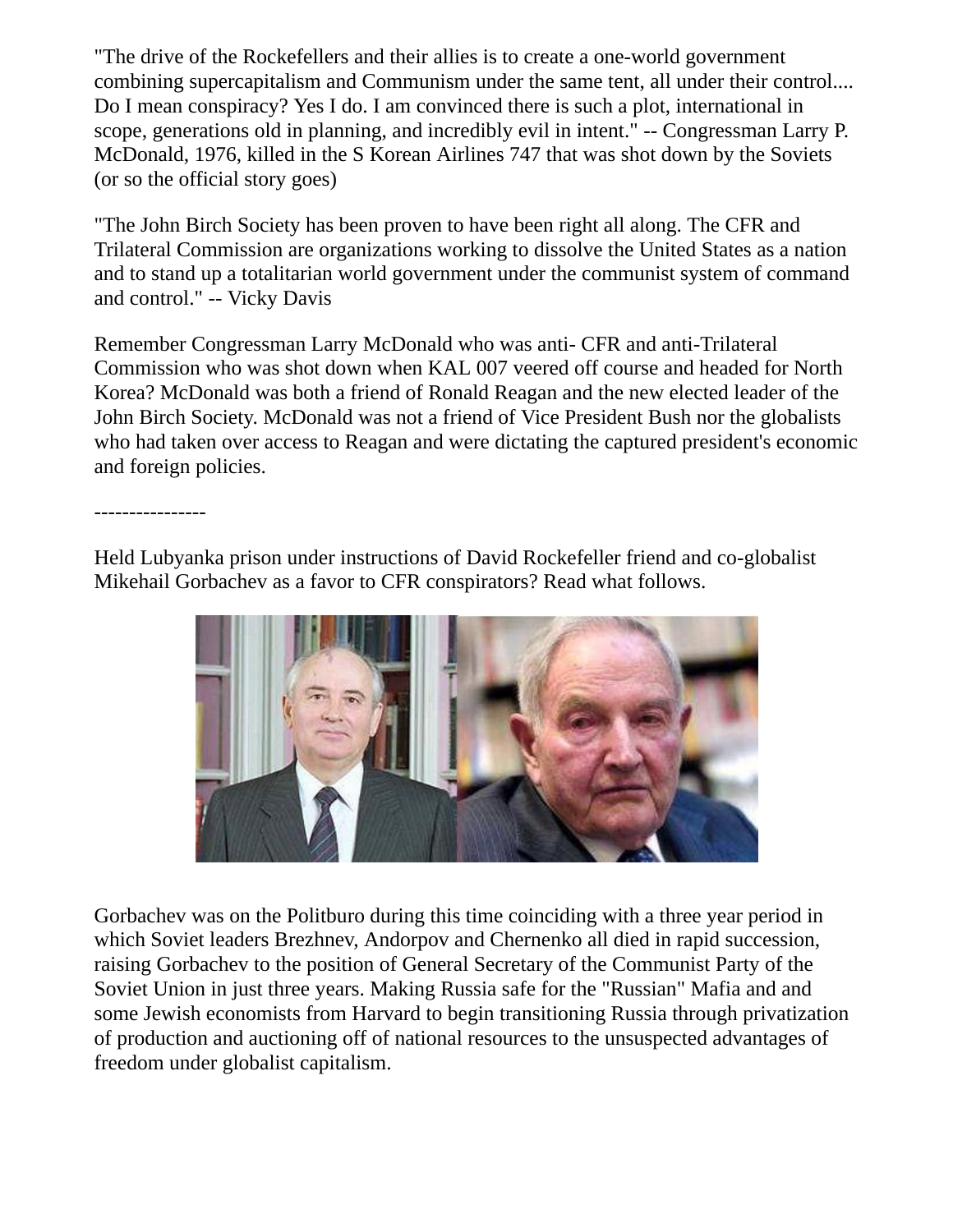

Schlossberg: We have.... Right after the shoot-down, there was a Russian pastor held in a Soviet prison, and there were a whole bunch of Westerners who came into that prison the same week as the shoot-down, dressed in civilian clothes. After awhile they put on regular prison clothes. This pastor came to the United States, and actually we got in touch with him through a mission organization that had contact with this pastor in Russia. He wanted to tell his story why he believed they were the KAL 007 people, the Westerners. I might say, the report that came in to Avraham was that the passengers were taken off the plane by the patrol boats and they were brought to Sakhalin and at Sakhalin they were separated into groups. The children were brought over to the mainland and the children were basically distributed for adoption. When contacted, the Russian pastor refused to speak about the matter because he feared for the safety of his family still in Russia.

Larry McDonald has the most tracking. It's still not on the level of hard evidence, but credible evidence, meaning it is something that has got to be checked on by somebody who has the means to follow it through. According to our reports, McDonald wound up in Lubyanka [KGB prison] and was interrogated by Vladimir Kryuchkov, the head of the First Chief Directorate of the KGB. He was taken to Lefortovo KGB prison, also in Moscow, and then taken to Sukhanova, to a dascha [summer house], where he was interrogated under drugs, and the report from there was that he no longer had an identity, they robbed him of his ability to know who he was. Eventually he was taken to Karaganda, which is a transit prison, in Kazakhstan. Of course at that time, Kazakhstan was part of the Soviet Union. And that was the last tracking of him, at a prison north of Karaganda, called Temir Tau.

These reports are from people at the time in the Soviet Union, but there are other reports that we received. These are reports from people who are family members of the passengers, directed to us discreetly. One woman got a phone call, and she recognized immediately the voice of her husband who had been a passenger on the plane, and then the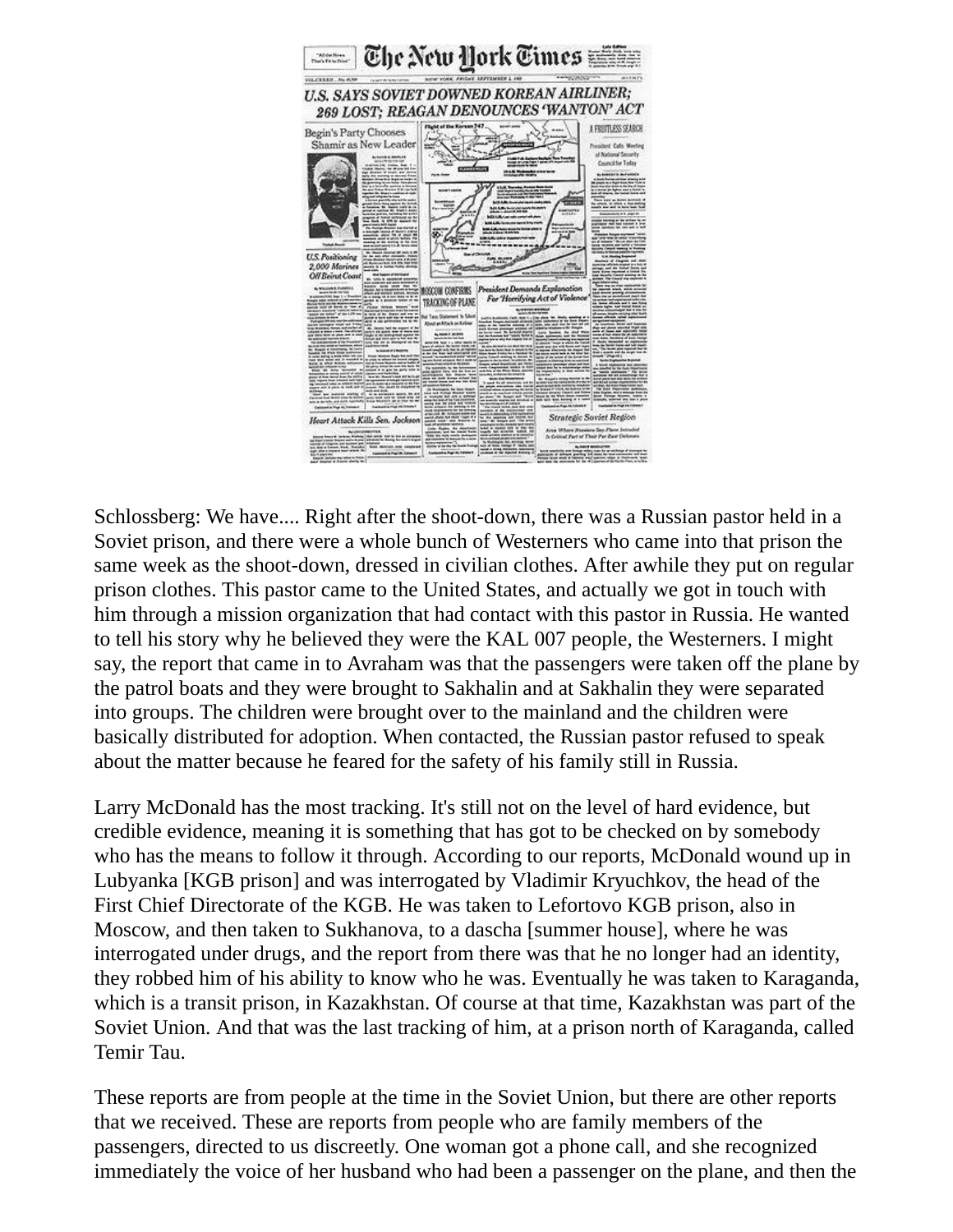conversation was cut off.... These are the types of things that we have. And it is still going on, we're still getting information and contacts.



Around May of 1983, approximately 4 months before being shot down in KAL 007, Congressman Larry McDonald took on Pat Buchanan and Council on Foreign Relations member, Tom Braden on Crossfire. They badgered him about his new role as Chairman of the John Birch Society. He easily handled them and answered questions concerning the Elite's Conspiracy for a One World Government. Some things survive the test of time. It is interesting to consider how many of the assertions; that were ridiculed 1983, have since been proven to be accurate and amazingly perceptive.

Congressman speaks the truth on "Crossfire:" **http://video.google.com/videoplay?docid=3100752722910819372&q=%22la [rry+mcdonald%22&total=14&start=0&num=10&so=0&type=search&plindex=0](http://video.google.com/videoplay?docid=3100752722910819372&q=%22larry+mcdonald%22&total=14&start=0&num=10&so=0&type=search&plindex=0)**

As you watch, reflect on the present situation that we now have. Consider NAFTA, NAU, WTO, FTAA, or such things as going to war on UN resolutions.

Ask yourself this: How many things that were ridiculed 1983, have now been admitted?

Ask yourself this: How many things that were ridiculed 1983, have now revealed so clearly that they can no longer be denied?

Congressman Larry McDonald, President of the John Birch Society, was the target of the Soviet attack on Korean Airlines Flight 007.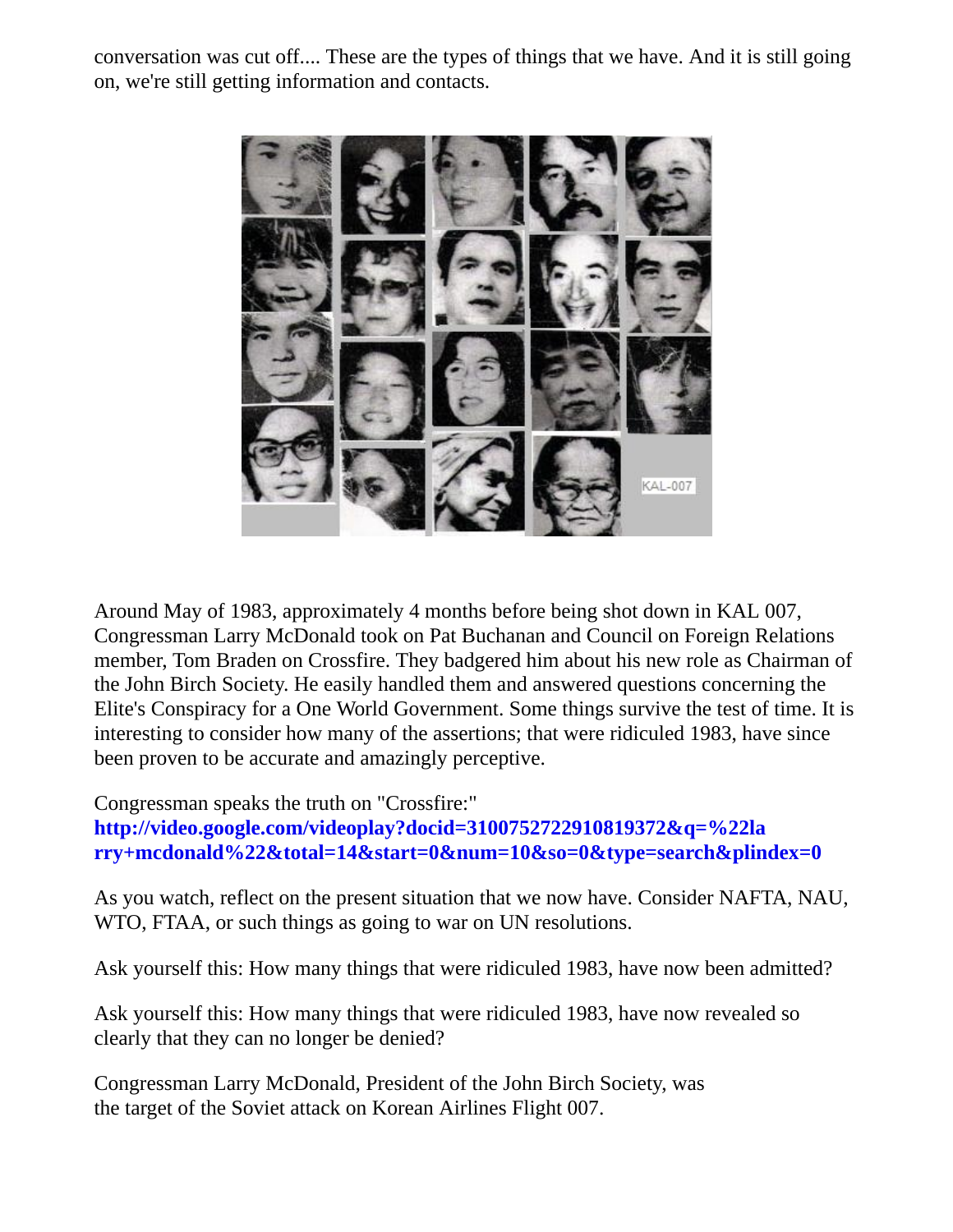Propagandists will have you to believe that history's greatest mass murderers just ACCIDENTALLY killed their most powerful enemy in the world. The FIRST news reports said that the plane was forced to land on Sakhalin.

#### **<http://thenewamerican.com/node/392>**

=====================================

## **<http://www.thenewamerican.com/history/world/270-kal-flight-007-remembered>**

September 1, 2008

KAL Flight 007 Remembered by Warren Mass

It has been 25 years since Korean Airlines Flight 007, carrying 269 passengers and crew, including Congressman Larry McDonald of Georgia, was fired on by a Soviet fighter jet off the coast of Siberia. At the time, McDonald was chairman of the John Birch Society (a subsidiary of which publishes THE NEW AMERICAN).

Although several speakers eulogized McDonald at a Washington, D.C., memorial service 10 days following the September 1, 1983 attack, the words most remembered by both this magazine's editor, Gary Benoit, and this writer were delivered by the late Senator Jesse Helms, who passed away on July 4. Senator Helms, along with Senator Steve Symms of Idaho and Representative Carroll Hubbard, Jr. of Kentucky, were headed for the same conference in Seoul, South Korea, as was Congressman McDonald, but on a different plane (KAL 015). Both planes, flying on schedules just minutes apart, stopped at Anchorage, Alaska, for refueling, and passengers from each could deplane and stretch their legs. McDonald decided to stay onboard, but Senator Helms opted to visit the terminal, where he mingled with passengers from the doomed KAL 007. During the layover, Helms met two little girls who were passengers on McDonald's plane, Noel Anne Grenfell, five, and her sister Stacy Marie, three. The senator spoke about the encounter to the 4,000 people gathered at the McDonald memorial service, and often again in the years that followed:

I'll never forget that night when that plane was just beside ours at Anchorage airport with two little girls and their parents. I taught them, among other things, to say I love you in deaf [sign] language, and the last thing they did when they turned the corner was stick up their little hands and tell me they loved me.

Few who heard the story forgot it, and there was not a dry eye in the house that sultry Washington afternoon.

President Ronald Reagan made a strongly worded speech on national television on September 5, 1983, during which he called the attack a "crime against humanity" that had "absolutely no justification, either legal or moral." He used the word "massacre" six times to describe the attack against a civilian airliner, and boldly proclaimed: "This attack was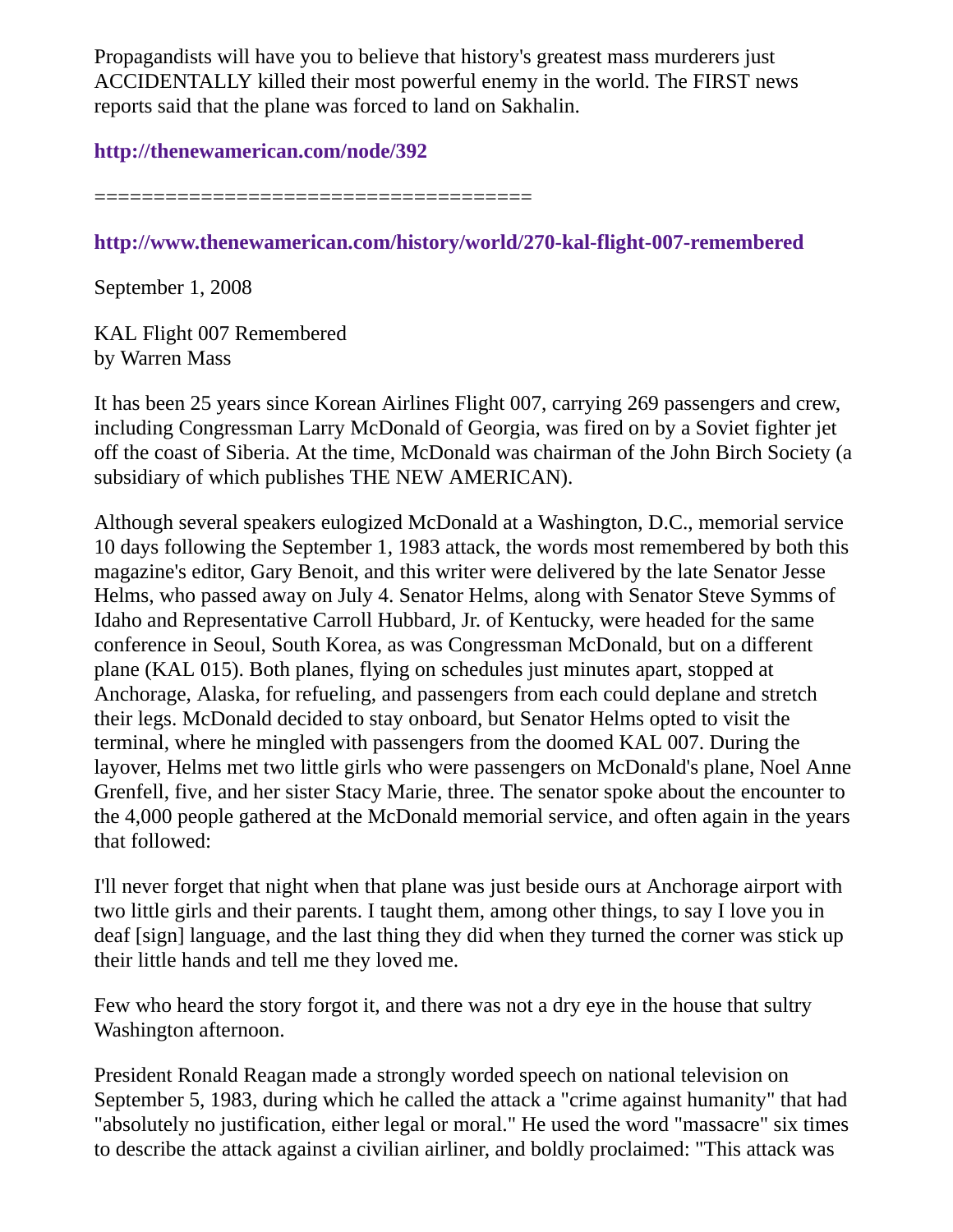not just against ourselves or the Republic of Korea. This was the Soviet Union against the world and the moral precepts which guide human relations among people everywhere."

But the actions of the Reagan administration fell far short of the president's flamboyant rhetoric. Our government offered no meaningful resistance to the Soviet harassment of U.S. search-and-rescue efforts in the Sea of Japan as Soviet ships interfered with U.S. and Japanese naval vessels and helicopters attempting to find and recover KAL 007 and its black box.

More meaningfully, Reagan failed to follow through on his tough talk by employing any of the means possible to punish the Soviets, such as trade sanctions. In fact, over time, his administration increased trade with the Soviet Union. Already on September 1, 1984, the Associated Press reported: "Secretary of State George Shultz says the Soviet Union's shooting down of a South Korean airliner one year ago should not preclude improvement of relations."

That one or more Soviet fighter jets were responsible for shooting down a civilian airliner and that one of the passengers on that plane was a U.S. congressman and that the official U.S. response to the incident was pathetically weak are easily established facts. However, key details about exactly what happened to the plane and its passengers clash with the official conclusion that the stricken airliner plummeted into the sea killing all aboard.

#### **What Really Happened?**

Because the attack against KAL 007 took place just after it had exited Soviet airspace and the plane went down in Soviet territory, most of what we know comes from three sources: first, highly suspect early reports from the Soviets; second, radio transmissions to and from the Soviet fighter jets and their ground commanders (handed over by the Russian Federation years later); and, third, transmissions from the airliner's flight crew to Tokyo air traffic controllers. Radar tracking by Japanese stations also provided key information.

As mentioned earlier, KAL 007 was one of two Korean Airlines planes en route to Seoul, Korea, after both stopped at Anchorage for refueling. The aircraft's flight plan called for it to fly southwest from Anchorage to Japan, flying over the Pacific east of the Soviet Kamchatka Peninsula and Kuril Islands, then across the Sea of Japan to South Korea. The flight's designated corridor, Romeo 20, passed just 1712 miles from Soviet airspace off the Kamchatka coast. However, for reasons still unexplained, the plane gradually, but steadily, deviated from its planned course until it crossed the Kamchatka Peninsula, home to the Soviet's Far East Fleet Inter-Continental Ballistic Nuclear Submarine Base. The timing for straying into this area could not have been worse. It was but a few short hours before the time that Marshal Nikolai Ogarkov, Soviet Chief of General Staff, had set for the test firing of the SS-25, an illegal (according to SALT II agreements) mobile Intercontinental Ballistic Missile (ICBM). The Kamchatka Peninsula was the designated target area for the missile. Though the incursion sent Soviet air defenses on high alert and fighters were scrambled, the situation calmed down as KAL 007 crossed the peninsula and reentered international airspace over the Sea of Okhotsk.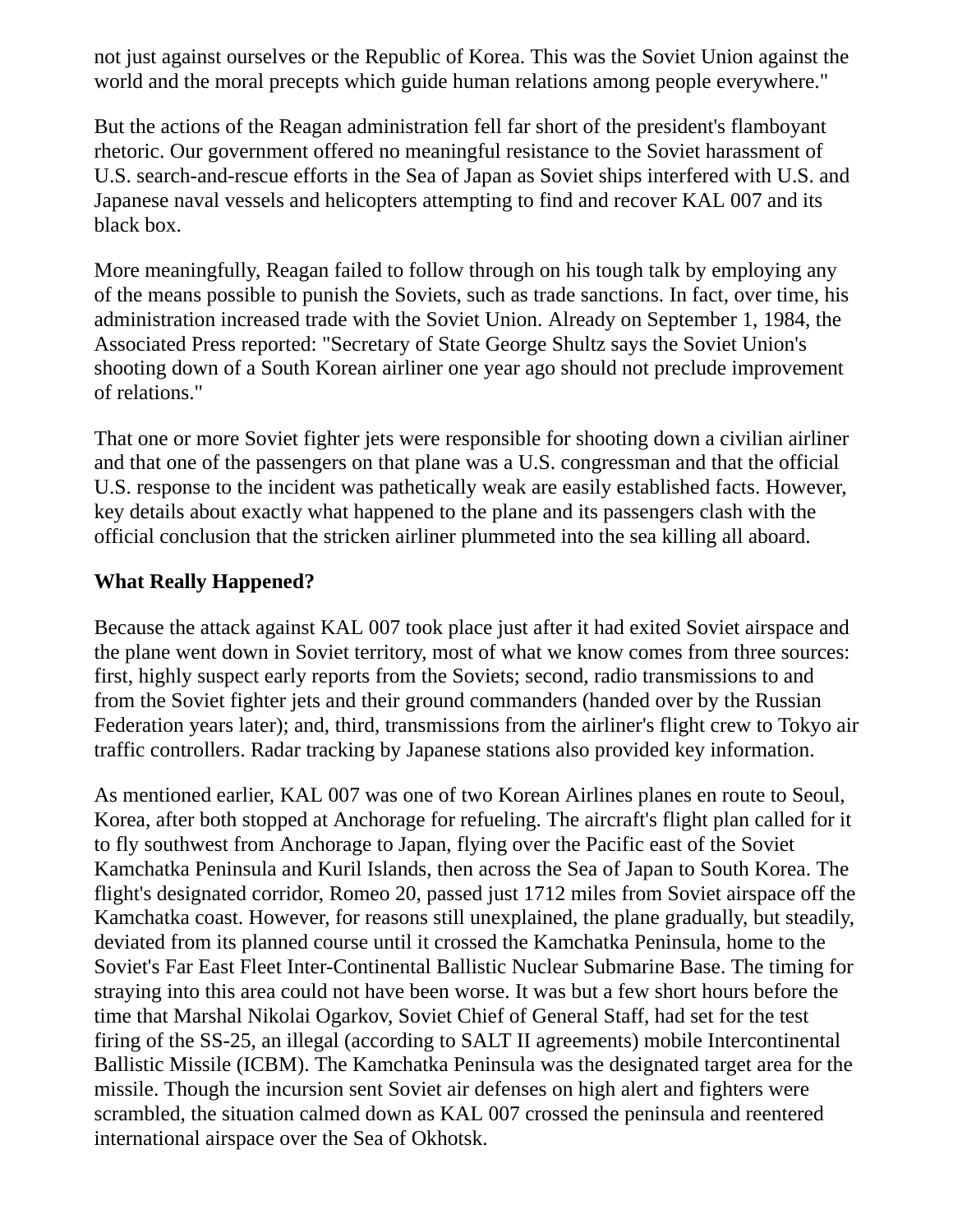Continuing on a southwestward course, KAL 007 reentered Soviet airspace over Sakhalin Island, and fighters were scrambled with orders to "destroy the target." An exchange of communications between General Valeri Kamensky, the Commander of the Soviet Far East District Air Defense Forces, and his subordinate, General Anatoli Kornukov, commander of Sokol Air Base, revealed a difference of opinion about how much verification was required before destroying the aircraft. A monitored radio transmission recorded Kamensky as stating: "We must find out, maybe it is some civilian craft or God knows who." General Kornukov defiantly replied: "What civilian? [It] has flown over Kamchatka! It [came] from the ocean without identification. I am giving the order to attack if it crosses the State border."

An article in the New York Times of December 9, 1996, quoted Major Gennadi Osipovich, the pilot of the SU-15 Interceptor that fired on the plane: "From the flashing lights and the configuration of the windows, he recognized the aircraft as a civilian type of plane.... 'I saw two rows of windows and knew that this was a Boeing,' he said. 'I knew this was a civilian plane. But for me this meant nothing. It is easy to turn a civilian type of plane into one for military use.' "

During one exchange, General Kornukov expressed frustration with the amount of time Major Osipovich was taking to get into attack position: "Oh, [obscenities] how long does it take him to get into attack position, he is already getting out into neutral waters. Engage afterburner immediately. Bring in the MiG 23 as well.... While you are wasting time it will fly right out [of Soviet airspace]."

Major Osipovich reported starkly at one point in the transcript: "The target is destroyed."

As it happened, however, Osipovich was wrong; the "target" had not been destroyed. Subsequent radio transmissions from KAL 007 indicated that while the crew had problems in controlling the altitude of the plane (it had climbed on its own) and that the cabin had depressurized, First Officer Son had reported to the plane's Captain Chun: "Engines normal, sir." Captain Chun then turned off the plane's autopilot and took manual control of the plane, stabilizing it at 35,000 feet, its original altitude. He also contacted controllers at Tokyo, requested that they "give instructions," and reported he was "descending to one zero thousand [10,000 feet]."

According to the transcripts, there was no further transmission from KAL 007, a factor that has been widely interpreted (or misinterpreted) to mean that the airliner either exploded or crashed into the sea at that point. But the plane was tracked on radar for more than 10 minutes after the last recorded transcript, and was picked up on radar flying at 16,424 feet four minutes after the attack. Eight minutes later, radar showed that the plane was still at 1,000 feet, indicating that the rate of descent had slowed - not what one would expect if the plane had plummeted into the sea as claimed. The pilot's request for "instructions" also indicates that he still had control over the aircraft, or else such a request would have been pointless.

When Soviet General Kornukov was informed that the plane had changed course to the north he was incredulous: "Well, I understand [that the plane turned north], I do not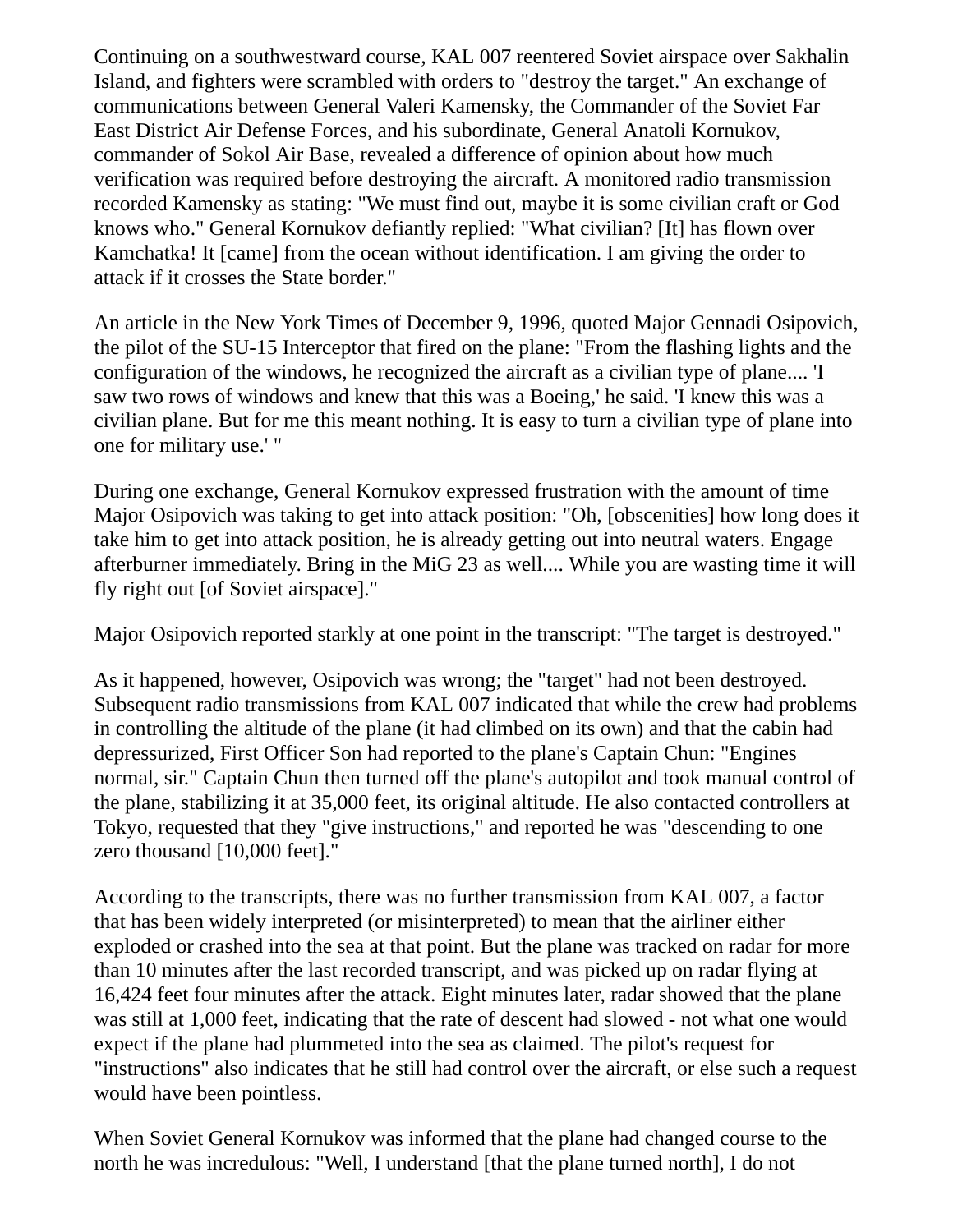understand the result, why is the target flying? Missiles were fired. Why is the target flying? [obscenities] Well, what is happening?" Of course, the fact that the plane changed direction suggests not only that the pilot was able to steer the aircraft but that he was going to attempt an emergency landing.

Kornukov then ordered that a MIG 23 be brought in to finish the job. However, due to KAL 007's descent and heavy cloud cover, they could not locate the plane. The Soviet interceptors, low on fuel, returned to their base without having sighted the plane. The Soviets' radar told them, however, that the plane had descended to 16,424 feet and was flying a spiral pattern over Moneron Island, in the Tartar Strait 24 miles west of Sakhalin Island.

Finally, 12 minutes after the attack, KAL 007 disappeared from radar, after dipping below the 1,000-foot level near Moneron Island. The Soviets immediately dispatched squadrons of KGB Border Guard boats, rescue helicopters, and even civilian trawlers to Moneron Island.

In the United States, the news broadcasts the evening of the disappearance of KAL 007 reported that the missing aircraft had landed safely on Sakhalin Island. But by the following morning those initial reports were forgotten, and the news was that the plane had been destroyed.

## **Putting the Pieces Together**

For several reasons (not the least of which was that he had been invited by Rep. McDonald to travel with him on KAL 007 and that he also had that touching encounter with the two little girls from the plane), Senator Jesse Helms always took a strong interest in the mysterious fate of this airliner. During the two-year period following the tragedy, Helms proposed eight specific sanctions against the Soviets to punish them for that heinous act, but both Congress and the Reagan White House worked to defeat those sanctions. In 1991, Senator Helms, as Minority Leader of the Senate Foreign Relations Committee, issued a report that noted: "KAL 007 probably ditched successfully, there may have been survivors, the Soviets have been lying massively, and diplomatic efforts need to be made to return the possible survivors."

On December 10, 1991, just five days after Senator Helms had written to President Boris Yeltsin of the newly established Russian Soviet Federated Socialist Republic concerning the whereabouts of U.S. servicemen who were POWs or MIAs, he sent a second letter to Yeltsin concerning KAL 007. Helms wrote: "One of the greatest tragedies of the Cold War was the shoot-down of the Korean Airlines flight KAL-007 by the Armed Forces of what was then the Soviet Union on September 1, 1983.... The KAL-007 tragedy was one of the most tense incidences of the entire Cold War. However, now that relations between our two nations have improved substantially, I believe that it is time to resolve the mysteries surrounding this event."

Senator Helms attached a list of questions to his letter, some of which indicated that he believed that the passengers had survived the crash or landing. These included: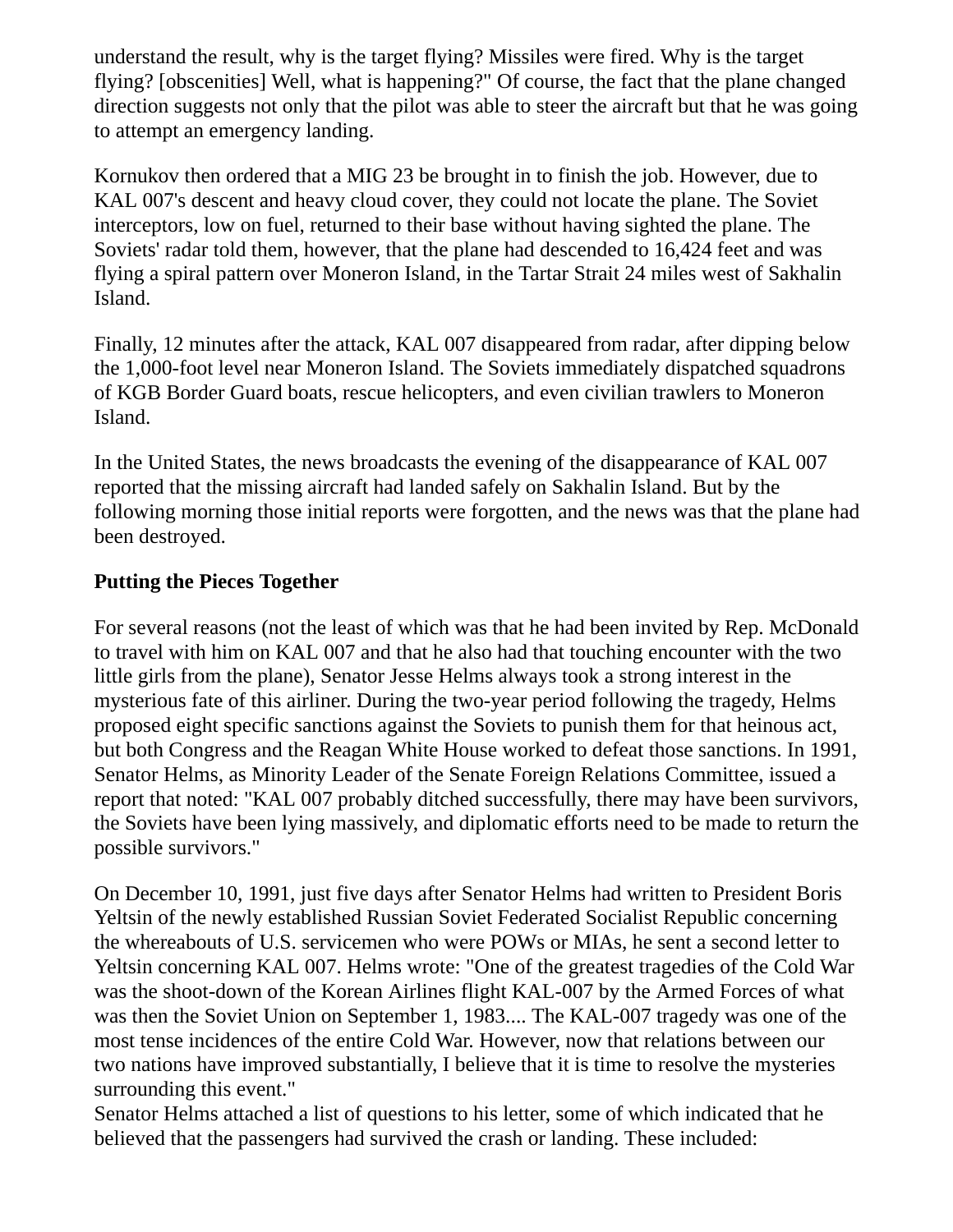1. From Soviet reports of the incident, please provide:

a) A list of the names of any living passengers and crew members from the airplane;

b) A list of missing passengers and crew;

c) A list of dead passengers and crew;

d) A list and explanation of what happened to the bodies of any dead passengers and crew; Helms also asked: "Please provide detailed information on the fate of U.S. Congressman Larry McDonald."

Finally, pressing the point even more bluntly, Helms asked:

1. How many KAL-007 family members and crew are being held in Soviet camps?

2. Please provide a detailed list of the camps containing live passengers and crew, together with a map showing their location.

Why did Senator Helms choose this particular time to make this request of Yeltsin? For one thing, the old Soviet Union was in the process of reinventing itself as the Russian Federation and other republics. This was seen as a period of "thaw" in U.S.-Russian relations and Senator Helms thought that Yeltsin might be more cooperative than his predecessors. However, he had also received information that led him to question not only the details of the attack, but the post-attack fate of the passengers and crew. A major source of that information had been Avraham Shifrin, a former major in the Soviet army and criminal investigator in the Krasnador area of the Crimea, who was employed at the Soviet Ministry of Weapons before becoming a slave-labor prisoner. Shifrin is best known for his 1980 book The First Guidebook to Prisons and Concentration Camps of the Soviet Union. Shifrin, who passed away in 1998, immigrated to Israel, where he established the Research Centre for Prisons, Psych-Prisons, and Forced Labor Concentration Camps of the USSR. His contacts included not only former prisoners inside and outside the Soviet Union but even officials within the Soviet government. As he explained during an interview when on an extensive speaking tour in the United States sponsored by the John Birch Society in 1983-84, "Because I was the chief legal adviser in the [Soviet] Ministry of War Equipment, I have many contacts. When I was in prison, my friends became important in the war industry."

In 1991, Shifrin issued a press release saying his investigation into the fate of the KAL 007 passengers indicated that many, including Larry McDonald, were secretly kidnapped and held by the Soviet Union.

THE NEW AMERICAN recently contacted a former associate of Shifrin in Israel, Bert Schlossberg (the author of Rescue 007: The Untold Story of KAL 007 and Its Survivors), to find out what he had learned about Flight 007. Schlossberg immigrated to Israel about 20 years ago and settled in a small community north of Jerusalem just opposite the hill where Avraham Shifrin worked. He got to know Shifrin quite well and became privy to the information that was coming to him, mainly by people who had left the Soviet Union. He became director of an organization formed in 2001, the International Committee for the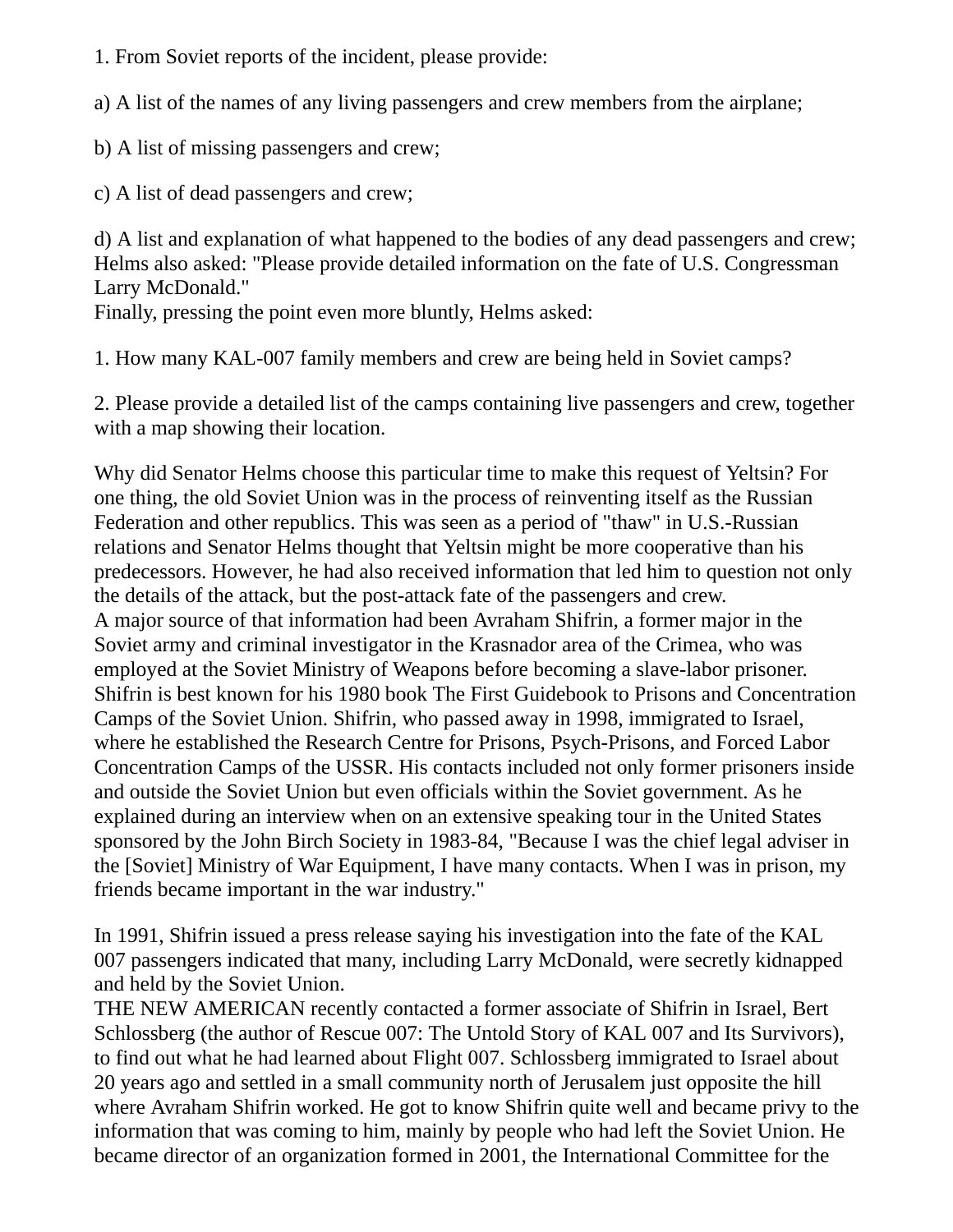Rescue of KAL 007 Survivors, Inc., whose mission is "to uncover and disseminate the truth about the KAL 007 incident and to effect the rescue and return home of its survivors." When we reached Schlossberg in Jerusalem by phone, he was so eager to share his knowledge of KAL Flight 007 with us that we have space for only a small part of that interview:

THE NEW AMERICAN: You are the son-in-law of one of the passengers of Korean Air Lines Flight 007. Was your interest in discovering the truth about the incident at first mainly a personal one?

Bert Schlossberg: My wife's father and cousin, Alfredo Cruz and Edith Cruz, were passengers on the plane. All the years since it happened, until I met Avraham Shifrin, I had accepted, pretty much like everybody else did, that they were all dead. The hardest thing was to accept that they were alive, or might be alive and in a bad situation. I asked for some kind of evidence. He put me in touch with a former military man, an immigrant to Israel that had worked at the radar station just opposite Sakhalin Island, across the Tartar Straits on the Siberian eastern coast. He worked in an underground headquarters (HQ 1848). It was a radar installation. And he told me the story of what they had seen on their radar scopes. They had tracked KAL 007 before it was hit and after it was hit and they said that it descended very gradually to a point that was 1,000 feet above the surface of the sea and then disappeared from their radar scope because of the curvature of the Earth. Because the original announcement that it disappeared from the radar screen, everybody assumed that was because it exploded but he said "no" it was not that - it was because they couldn't track it. That began my quest - as did the work of Avraham Shifrin, whose work was conveyed to Jesse Helms, and to the Senate Committee on Foreign Relations. And Jesse said the CIA could verify the materials and they did verify the most important part of what Avraham Shifrin was receiving - that the plane had landed and landed on the water.

TNA: What resulted from Shifrin's report to Senator Helms?

Schlossberg: Because the report was positive, and because it indicated that there was a probability of survivors, that encouraged Jesse Helms to write to Boris Yeltsin. We've got a letter (under "Documents") on our website from the Senate Foreign Relations Committee Minority Staff Director under Helms, Rear Admiral Bud Nance, confirming that Jesse Helms wrote that letter on December 10, 1991 to Boris Yeltsin because of the information coming from Israel. [Note: THE NEW AMERICAN has reviewed the letter to Avraham Shifrin from Rear Admiral Nance, which said, in part: "The letter [to Boris Yeltsin] inquiring about the fate of KAL-007 is a direct result of your information."]

TNA: Did Senator Helms' letter to Yeltsin produce any tangible results?

Schlossberg: Boris Yeltsin came forth with the real-time Russian military communications, during shoot-down, after shoot-down.... The work of the International Committee for the Rescue of KAL 007 Survivors is based mainly or largely on these Russian military communications.... And basically, the picture that the committee was able to get from the tapes and coordinate with the military documents, was that the plane was rocketed, and the two missiles were set off by the interceptor pilot, Gennadi Osipovich, one rocket was a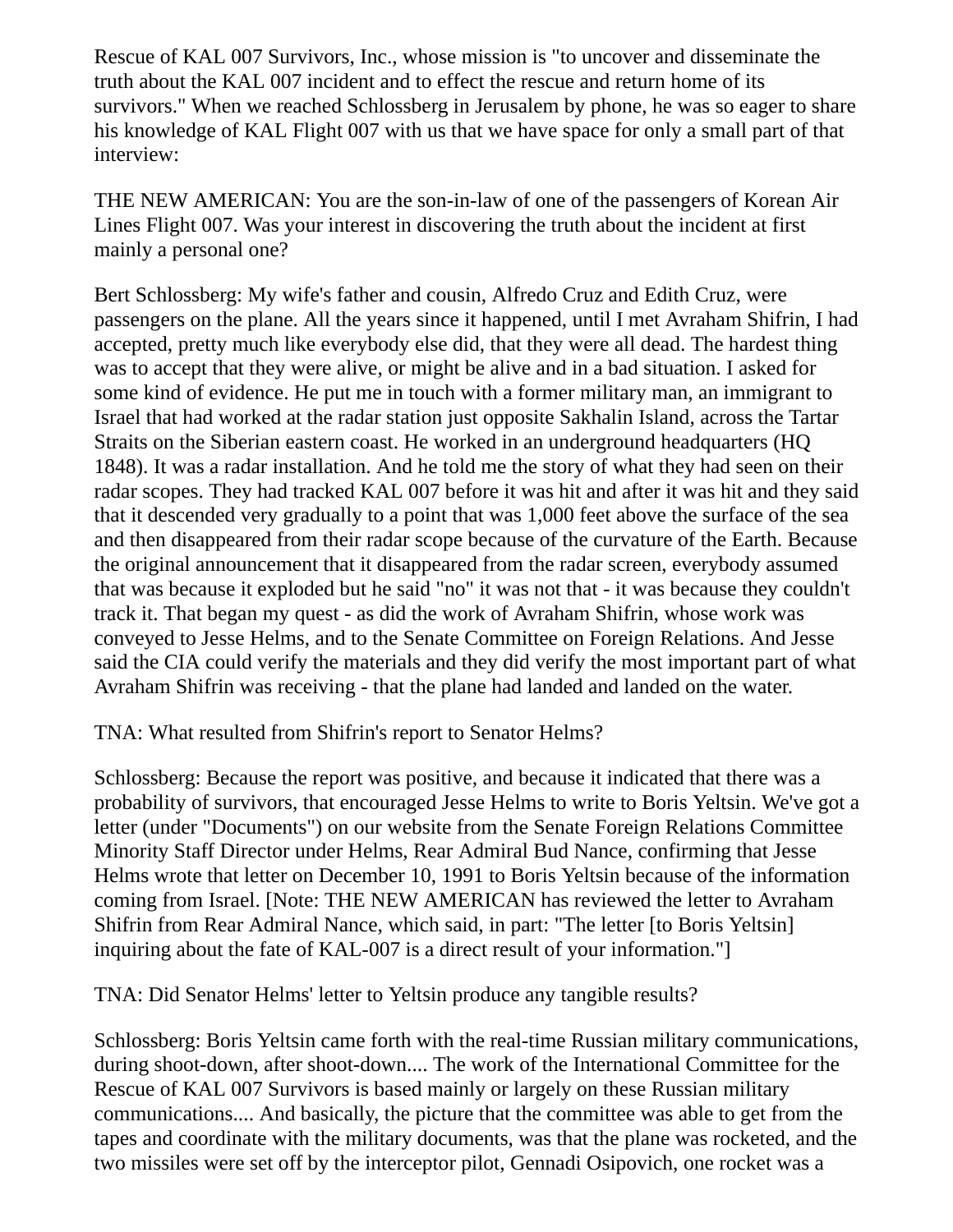heat-seeking missile and it missed.... The pilot said he took off the left wing, well the plane can't fly without a left wing. But what the cockpit voice recorder shows - you see it on the transcript - the co-pilot [of KAL 007] reported twice back after the fact, "All engines normal, Sir." Plus the broadcast was made on a high-frequency radio and the highfrequency radio [antenna] was on the tip of the left wing - so that left wing was intact. The plane could be flown. The plane rose - because the crossover cable of the elevator was destroyed - then Captain Chun got control, took it out of auto-pilot and began to descend and level out at 5,000 meters.... This was not on the [black box] tape that the Russians returned and that's probably the reason why they did not return the whole tape, just a minute and 44 seconds of it.

Helms also asked in that letter for the locations of the camps where the passengers were kept, he asked for the fate of Larry McDonald, he asked for all the Russian military communications, the radio tracks, etc., and Yeltsin would reply to everything except about the passengers.

TNA: Some reports have come out about sightings of Flight 007 passengers from people in prison camps. Have you received similar information?

Schlossberg: We have.... Right after the shoot-down, there was a Russian pastor who was in a Soviet prison, and there were a whole bunch of Westerners who came into that prison the same week as the shoot-down, dressed in civilian clothes. After awhile they put on regular prison clothes. This pastor came to the United States, and actually we got in touch with him through a mission organization that had contact with this pastor in Russia. He wanted to tell his story why he believed they were the KAL 007 people, the Westerners. I might say, the report that came in to Avraham was that the passengers were taken off the plane by the patrol boats and they were brought to Sakhalin and at Sakhalin they were separated into groups. The children were brought over to the mainland and the children were basically distributed for adoption. When contacted, the Russian pastor refused to speak about the matter because he feared for the safety of his family still in Russia.

Larry McDonald has the most tracking. It's still not on the level of hard evidence, but credible evidence, meaning it is something that has got to be checked on by somebody who has the means to follow it through. According to our reports, McDonald wound up in Lubyanka [KGB prison] and was interrogated by Vladimir Kryuchkov, the head of the First Chief Directorate of the KGB. He was taken to Lefortovo KGB prison, also in Moscow, and then taken to Sukhanova, to a dascha [summer house], where he was interrogated under drugs, and the report from there was that he no longer had an identity, they robbed him of his ability to know who he was. Eventually he was taken to Karaganda, which is a transit prison, in Kazakhstan. Of course at that time, Kazakhstan was part of the Soviet Union. And that was the last tracking of him, at a prison north of Karaganda, called Temir Tau.

These reports are from people at the time in the Soviet Union, but there are other reports that we received. These are reports from people who are family members of the passengers, directed to us discreetly. One woman got a phone call, and she recognized immediately the voice of her husband who had been a passenger on the plane, and then the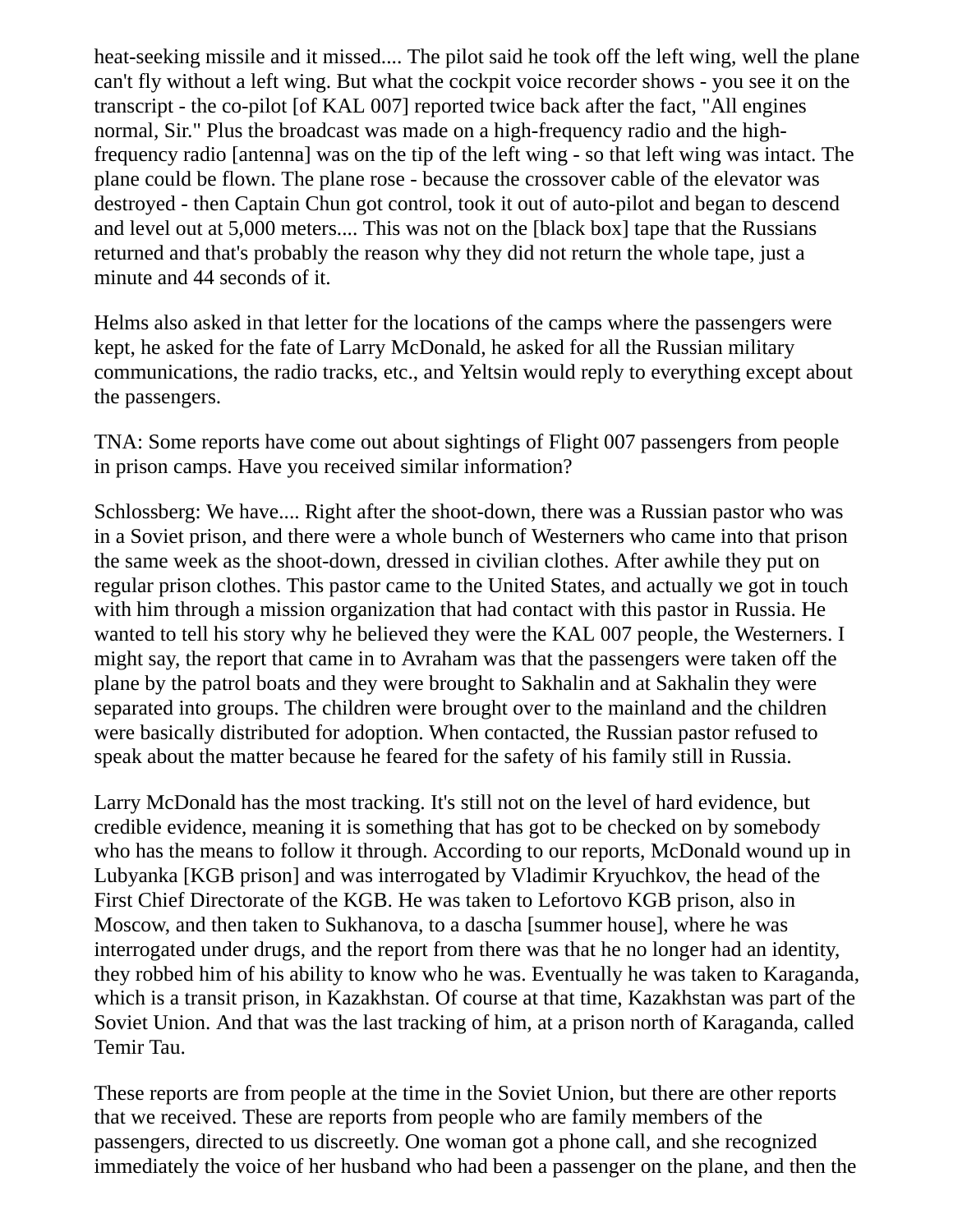conversation was cut off.... These are the types of things that we have. And it is still going on, we're still getting information and contacts.

TNA: In recent years there has been a great deal of reporting about the new Russia and how it is not like the old Soviet Union. Do you think a lot of this is a myth - that if the Russian Federation truly were as democratic and as free as they're pretending to be that these prisons would be open and that they'd voluntarily be releasing these people on their own?

Schlossberg: The KGB may not be there under the same name, but other people operate the same way. Avraham Shifrin made this comment to me: "Of course they're there, of course, the KGB still exists, forget about the name. What you do look at is the benefit, they're on the benefit role, the same people that were on the KGB are under a new name getting the same benefits, the same personnel." Seeking Resolution

Such reports of KAL Flight 007 passengers still being held in Russia are, of course, disturbing. But given the amount of intelligence that is available from the Russian government and our own, we do not presently have the means to confirm them. Neither, however, do we have any reason to dismiss them, and as long as the possibility remains that any passengers have survived, no means should be spared to account for their whereabouts.

The late Robert W. Lee researched KAL 007 extensively for TNA.

=====================================================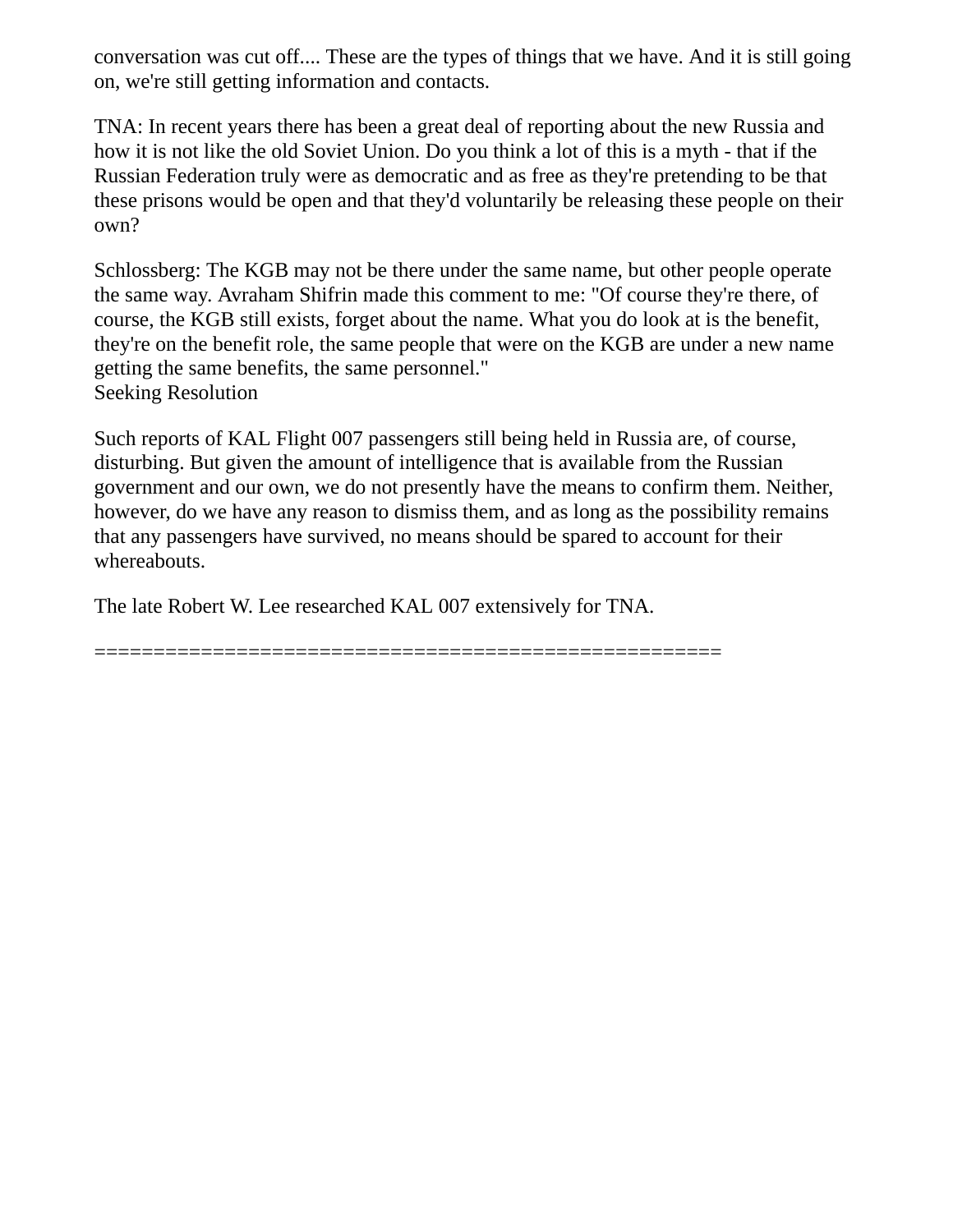Korean Airlines Flight 007, 1 September 1983



## <http://www.rescue007.org/faq.htm>

What do we know about the final minutes of KAL 007's flight and how do we know it?

Records exist covering the flight of KAL 007 for a total of twelve minutes after it was attacked. At the time of the attack, the plane was cruising at an altitude of about 35,000 feet. Immediately upon impact, the nose pitched up and the plane rose to an altitude of 38,250 feet. Capt. Chun was able to turn off the autopilot and regain control of the aircraft bringing it back down to the cruising altitude of about 35,000 feet. This took 1 minute and 13 seconds (see Question 5 in this FAQ). Three minutes after being hit, the plane was at 30,000 feet (Republican Staff Study/"CIA Report", pg. 45, based on Japanese Self Defense Force radar, Wakkanai, Hokkaido, Japan). The Captain then began a rapid emergency descent to 16,400 feet (reported as 5000 meters in the ICAO 1993 report) where passengers and crew could breathe without assistance. This descent lasted for two minutes. There is some uncertainty about the progress of KAL 007's descent for the next four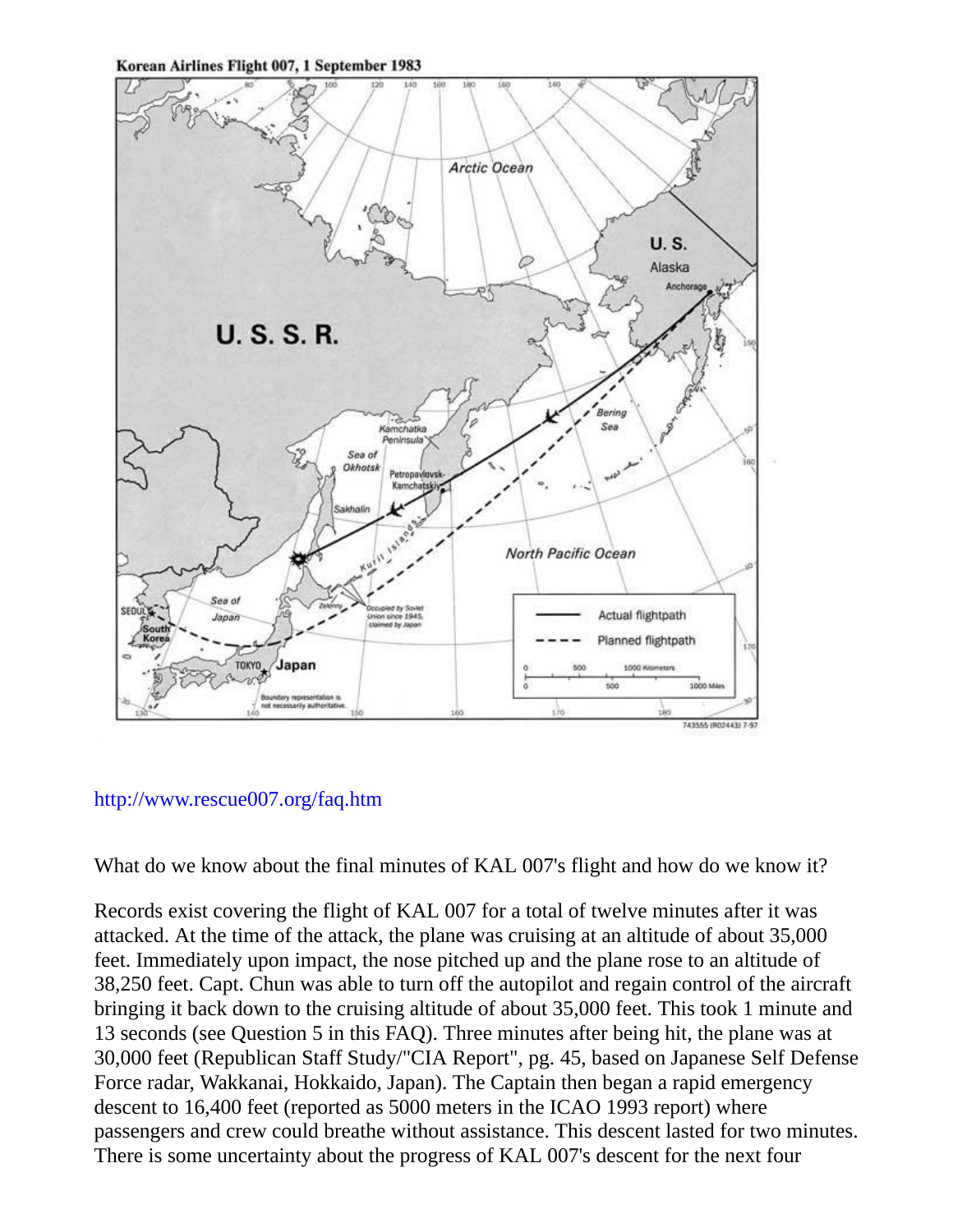minutes. One source indicates that the plane descended slowly to 5,000 ft., then began circling and descending more slowly to 1,000 ft over the final three minutes before disappearing. Other sources indicate that Capt. Chun leveled the aircraft's flight at 16,400 ft. and flew for at least four minutes of level flight before beginning a spiral descent that lasted until the plane went off the Soviet radar screens. During the four-minute period, the plane was heading from Sakhalin to Moneron Island.

Though not all sources cover the full twelve minutes, they all agree in presenting the composite picture that KAL 007 flew for twelve minutes from the moment of attack until it disappeared from the radar screens and that the speed of descent decreased (rather than increasing) which, along with the flight pattern, demonstrates that the aircraft was under control for the entire period. It finally circled Moneron, the only landmass, a tiny island, in the entire Tatar Strait; the only place a water ditching could be effected with the greatest possibility of survival once Sakhalin had been left behind.

We believe that KAL 007 did, indeed, level off at 5000 meters (16,400 ft.) and did maintain level flight until it had reached Moneron Island where it descended in a wide spiral.

The various pertinent sources are quoted below (all times given are Greenwich Mean Time-Zulu. Missile detonation occurred at 18:26:02.):

"After this fast, 5 minute spiral descent, but still consistent with standard flight procedure in the circumstances, KAL-007 then remained airborne for at least about 7 more minutes, en route to a location in Soviet territorial waters between Moneron Island and Sakhalin Island. KAL-007 was thus airborne for a total post-attack flight time of at least 12 minutes. Moreover, KAL-007's altitude after a total of 9 minutes of flight was about 5,000 feet.

"The original U.S. special intelligence raw data, as publicly reported in the U.S. statement to the United Nations Security Council on September 1, 1983 by U.S. Ambassador Charles Lichenstein, stated: 'At 1830 hours [after 4 minutes], the Korean aircraft was reported by radar at an altitude of 5,000 meters...

"Moreover, also on September 1, Secretary of State George Shultz also stated more fully: 'At 1826 hours the Soviet pilot reported that he fired a missile and the target was destroyed. At 1830 hours [or 4 minutes later] the Korean aircraft was reported by radar 5,000 meters [16,400 feet]. At 1838 hours [12 minutes after being hit] the Korean plane disappeared from the radar screen.'"

Republican Staff Study/"CIA Report", pg. 43 (quoted exact, including bracketed comments and underlining) (Note: the statement of 18:30 hours was later corrected to 18:31 hours.)

Concerning KAL 007's ability to level out at 5000 meters and maintain a level flight of 4 to 5 minutes, from transcripts included with the 1993 ICAO Report Information Paper No. 1, pg. 134-135:

Gen. Kornukov (18:32): Tell the 23 [MiG]... afterburner. Open fire, destroy the target, then land at home base.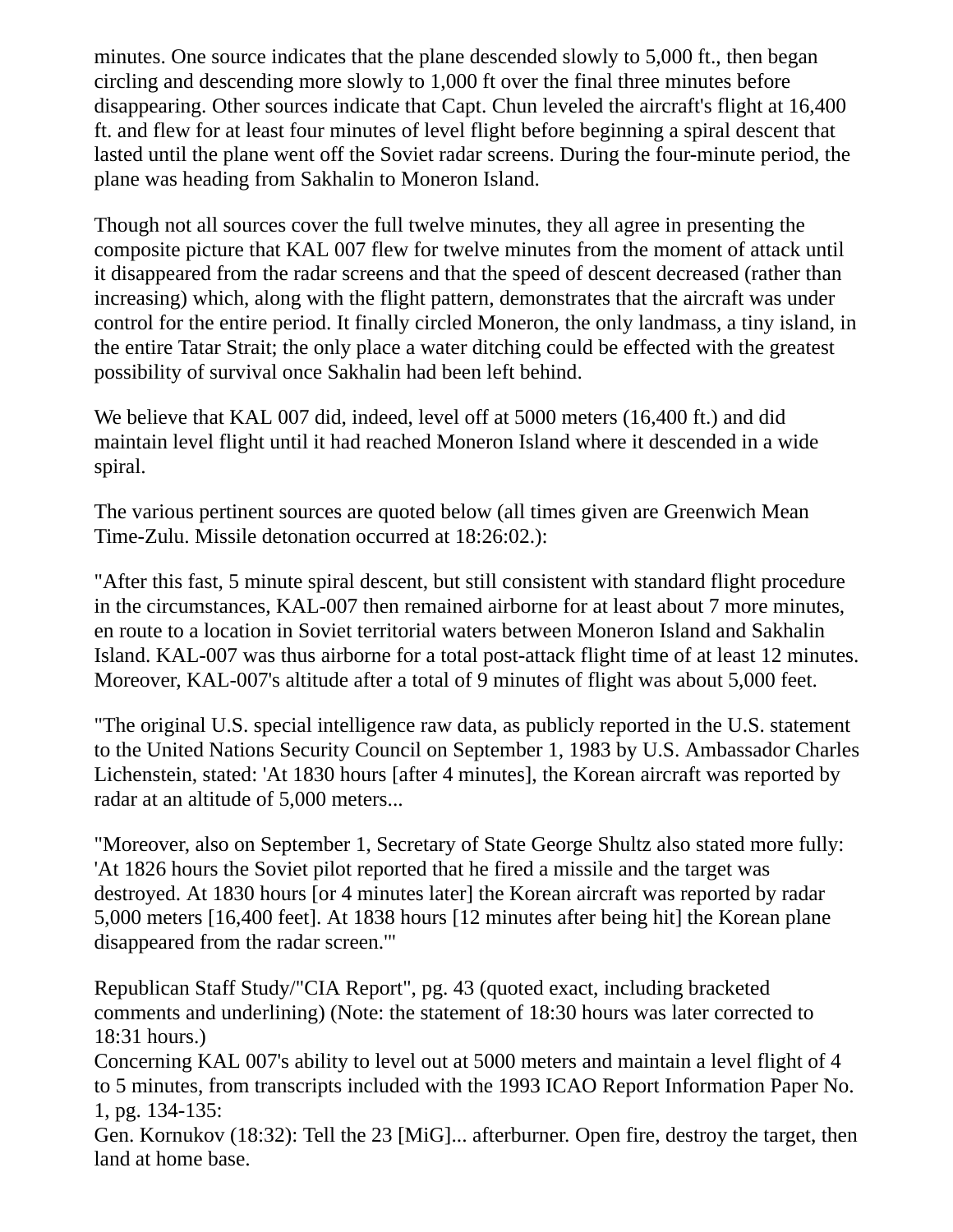Lt. Col. Gerasimenko (acting commander, 41st Fighter Regiment, viewing radar): Roger

Kornukov: Altitude... What is the altitude of our fighter and the altitude of the target?

Quickly. The altitude of the target and the altitude of the fighter!

...

Why don't you say anything? Gerasimenko!

...

Gerasimenko (18:33): Gerasimenko. Altitude of target is 5,000.

Kornukov: 5,000 already?

Gerasimenko (18:34): Affirmative, turning left, right, apparently it is descending. "The last plotted radar position of the target was 18:35 hours at 5,000 meters." (ICAO 1993, pg. 53, para. 2.15.8) Concerning the location of KAL 007's descent, precisely over the island of Moneron, from transcripts included with the 1993 ICAO Report: Gen. Kornukov (18:36): ...you know the range, where the target is. It is over Moneron... (ICAO, 1993, Information Paper No. 1, pg. 136.)

Lt. Col. Novoseletsky (commander, Smirykh Air Force Base) (18:39): So, the task. They say it has violated the State border again now?

Flight Controller Titovnin: Well, it is the area of Moneron, of course, over our territory.

Lt. Col. Novosletsky: Get it! Get it! Go ahead, bring in the MiG 23 (ICAO, 1993, Information Paper No. 1, pg. 90.)

Gen. Strogov (18:55): What ships do we have near Moneron Island, if [they are] civilians, sent (sic.) [them] there immediately

(ICAO, 1993, Information Paper No. 1, pg. 96.)

"The geographic coordinates, showing where KAL-007 was hit, where it then went, and where it disappeared from Soviet radars, are known from special intelligence with a fair degree of precision, and these points have been plotted on U.S. Intelligence maps. For example, at 9 minutes after being hit, and at an altitude of 5,000 feet, KAL-007's last tracked location, it was located approximately at co-ordinates 4617N-14115E. The special intelligence showing Soviet radar tracks indicate a flight path from Sakhalin Island toward Moneron Island, approaching from the North headed toward the south, and a ditching or crash site probably inside Soviet territorial waters, reportedly 2.6 kilometers North of Moneron Island, according to the June, 1991 NSA re-analysis." [This location would allow for the final 3 minutes to be spent circling around Moneron.] Republican Staff Study/"CIA Report", pg. 46-47 (Note: "special intelligence" refers to electronic intercepts.)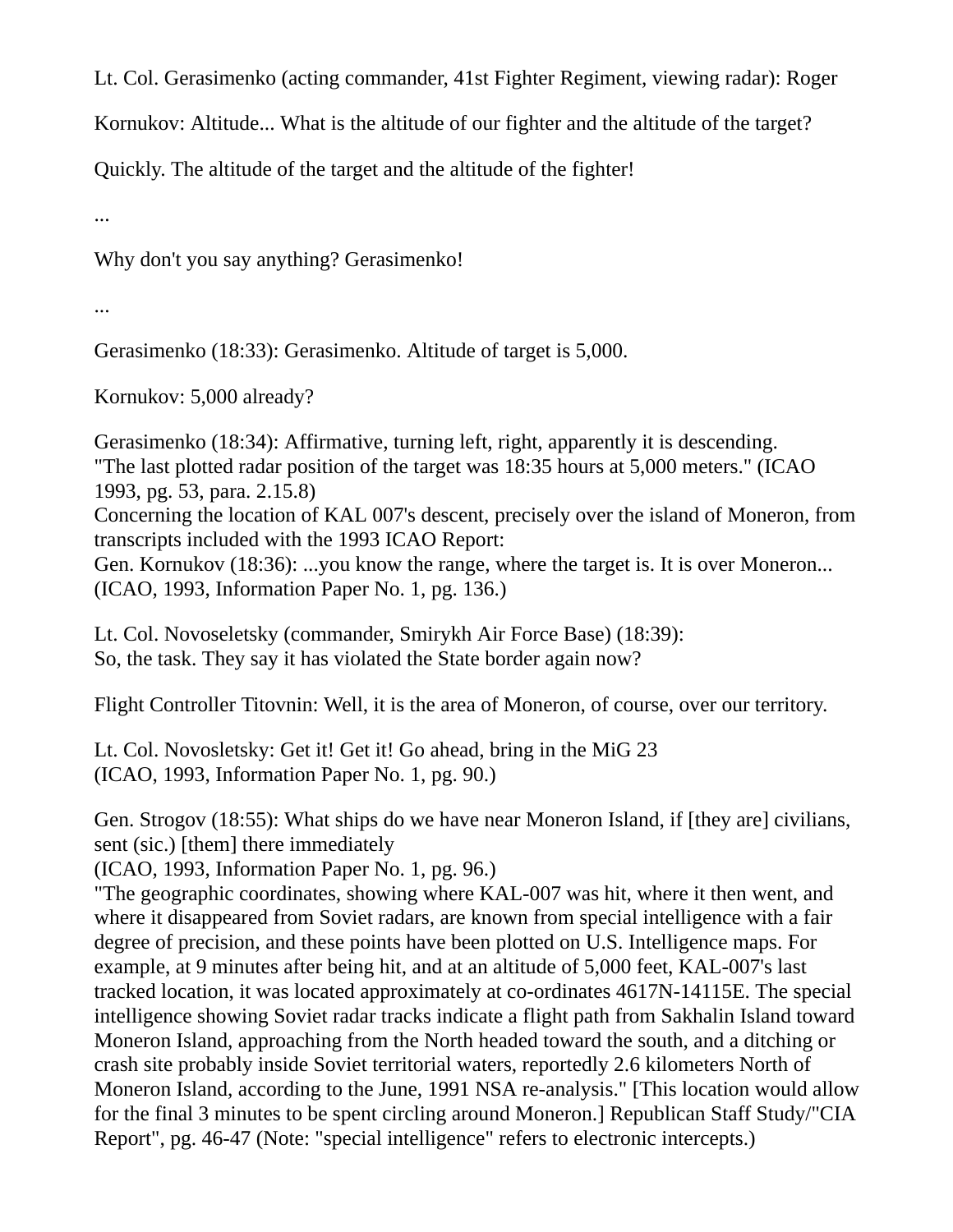#### -------------------- **Did KAL 007 land on Sakhalin or on the water off Moneron?**

Among those who are convinced that KAL 007 landed safely and that the passengers were rescued and luggage removed, there are two theories as to where the plane landed. Both theories and locations have a measure of support. We believe that the plane ditched on the water off the tiny island of Moneron but will present the pros and cons of each position. The final result, in either case, is the same as far as we are concerned-the passengers and crew were taken captive and were not killed in the destruction of the plane.

# **Sakhalin**

It has been pointed out that the earliest reports of politically controversial events are often the most accurate. These are the reports that become public before those who have a vested interest in a specific viewpoint have the chance to begin efforts to control or "spin" the reportage. The very first reports about the downing of KAL 007 all stated that the plane landed on the large Soviet island of Sakhalin, home to several military and commercial airfields. These reports are amply documented in three articleswritten by Robert W. Lee for The New American magazine. He has a copy of a tape recording of FAA spokesman, Duty Officer Orville Brockman, notifying Congressman Larry McDonald's press aide Tommy Toles that the plane was tracked to a landing on Sakhalin by Japanese Self-Defense Force radar. Those who have listened to this tape also comment on the tone as being very matter-of-fact which lends credence to the idea that the spokesman believed his report to be true and was simply passing on factual information rather than participating in any false reporting. Other accounts include an article in the New York Times of September 1, 1983-the first article on the shootdown by that paperstating that early reports said the plane was forced down and landed on Sakhalin and that all aboard were believed to be safe, and the very first UPI wire story, dateline Seoul, Sept. 1, 1983 giving much the same information. These reports came, according to the article, from Korean Foreign Ministry officials based on US CIA reports to them. The President of Korean Airlines also traveled to Japan on his way to Sakhalin to meet the passengers and crew, apparently believing them to be alive. On the other hand, Fred Smith, Congressman McDonald's administrative assistant, doubted these first reports and went to the Pentagon for verification.

There he learned that the plane had been shot down. (From personal correspondence with the authors.)

It is also logical that the pilot of a stricken aircraft, especially if he continued to have a measure of control over it, would look for the nearest and best place to land. This would certainly be a regular runway rather than the open sea under cloudy skies in the dark.

The problem with this view is that there is no other evidence to support it and some of the early reporters later recanted; whereas, there is considerable evidence from a variety of sources to support the contention that the plane landed on the water off Moneron. None of the reports of a landing on Sakhalin specify an airfield or designate any specific landing site. It is conceivable that "Sakhalin" may have been used to refer to the general area of the large island and that it was passed along as being more precise than it really was meant to be.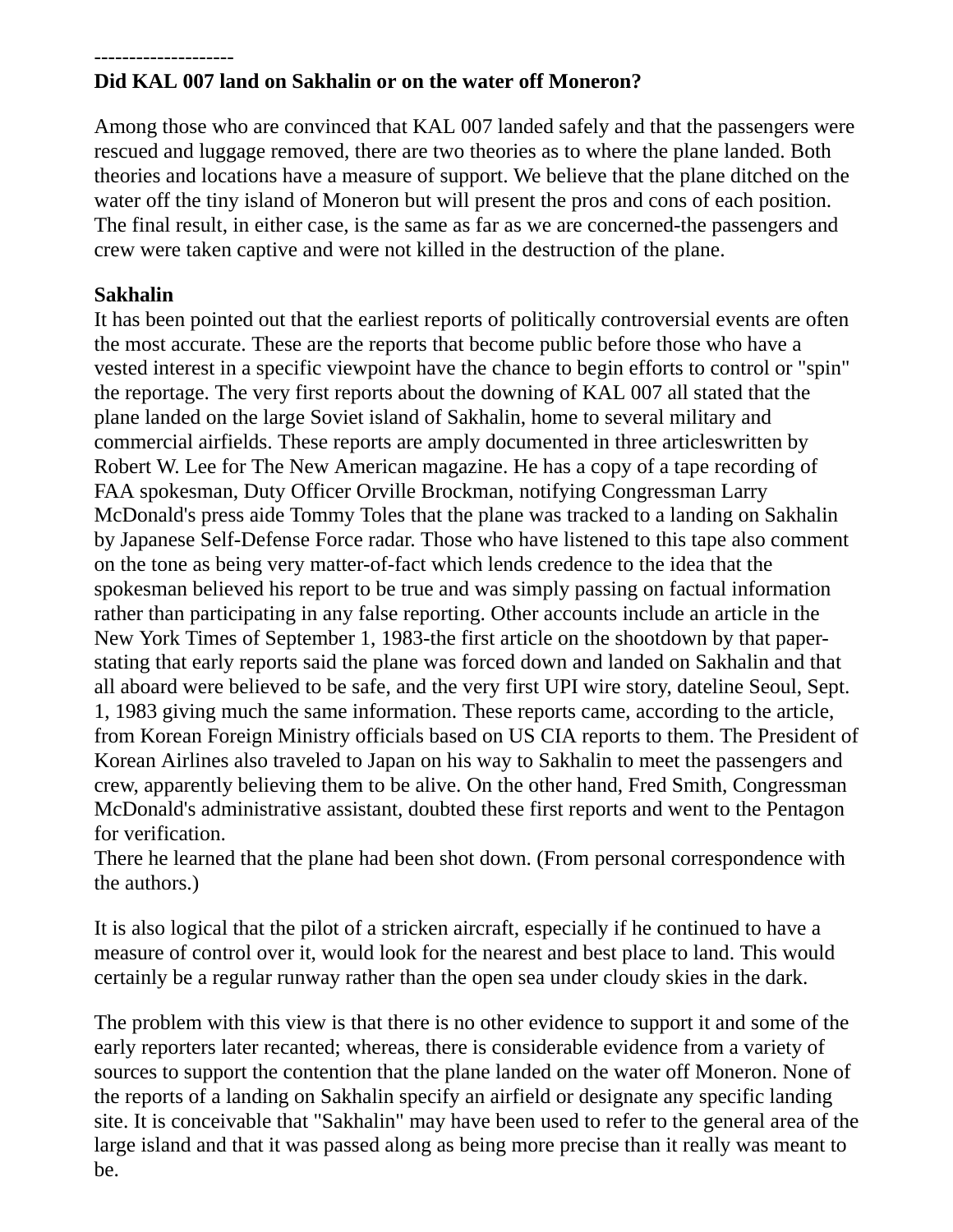#### **Moneron**



Here he was given special treatment but was not allowed to communicate with anyone. In the summer of 1990, he was taken to the transportation prison in Karaganda. Here, as an unknown prisoner whose file is sealed by the KGB, he remained. As of 1995, all efforts to obtain additional information from the Karaganda prison have failed. The congressman's present location is unknown-it may be there or he may have been moved since then.

#### **Child Passengers**

Efforts to track down the children of KAL 007 have been very difficult. Many of the youngest ones were probably adopted into local families. Some information was obtained about two young Caucasian sisters, we believe they were the Grenfell children, Stacey and Noelle, ages 3 and 5, of Rochester, NY. It appears that they were placed in an orphanage in Vladivostok until 1990. The older child, at about 12, was sent to Medical School 3, a type of vocational high school, associated with the city hospital in Khabarovsk for training. The girl in question, whom we think is Noelle, graduated from there three years later then was taken elsewhere and her file removed from the school and hospital. At this point, her trail was lost. This information came from the director of the school.

#### **A Female Passenger**

Sources provided information on one young Oriental woman who was set to work felling timber in the area of Tynda, Siberia. Prior to 1985, she lost her left arm below the elbow in a work accident.

Subsequently, she was sent across the vast Siberian landmass to the extremely isolated village of Nakhodka on the Tazovskaya Guba (Inlet) above the Arctic Circle where she remained until sometime in the late summer of 1991 or 1992. By this time, she was married and had several children. This village consists of some 20-30 houses occupied by local fishermen and a few Russian exiles. The villagers live in sub-human conditions with almost no contact with the outside world. Winter lasts for most of the year and half the year is spent in Arctic darkness. The conditions are so gruesome that the villagers-few of whom speak Russian-care for nothing but survival and vodka.

The villagers of Nakhodka thought that the woman was of indigenous Nenets origin because of her Oriental features. She did not mix with and was generally unknown to them. They were aware that she had been removed by men in authority. This may have been because the KGB had become aware of efforts by Avraham Shifrin and his Research Institute to locate the woman. He had tried to get his people to this village a year earlier, before she was moved, but promised funding to support the effort did not come through.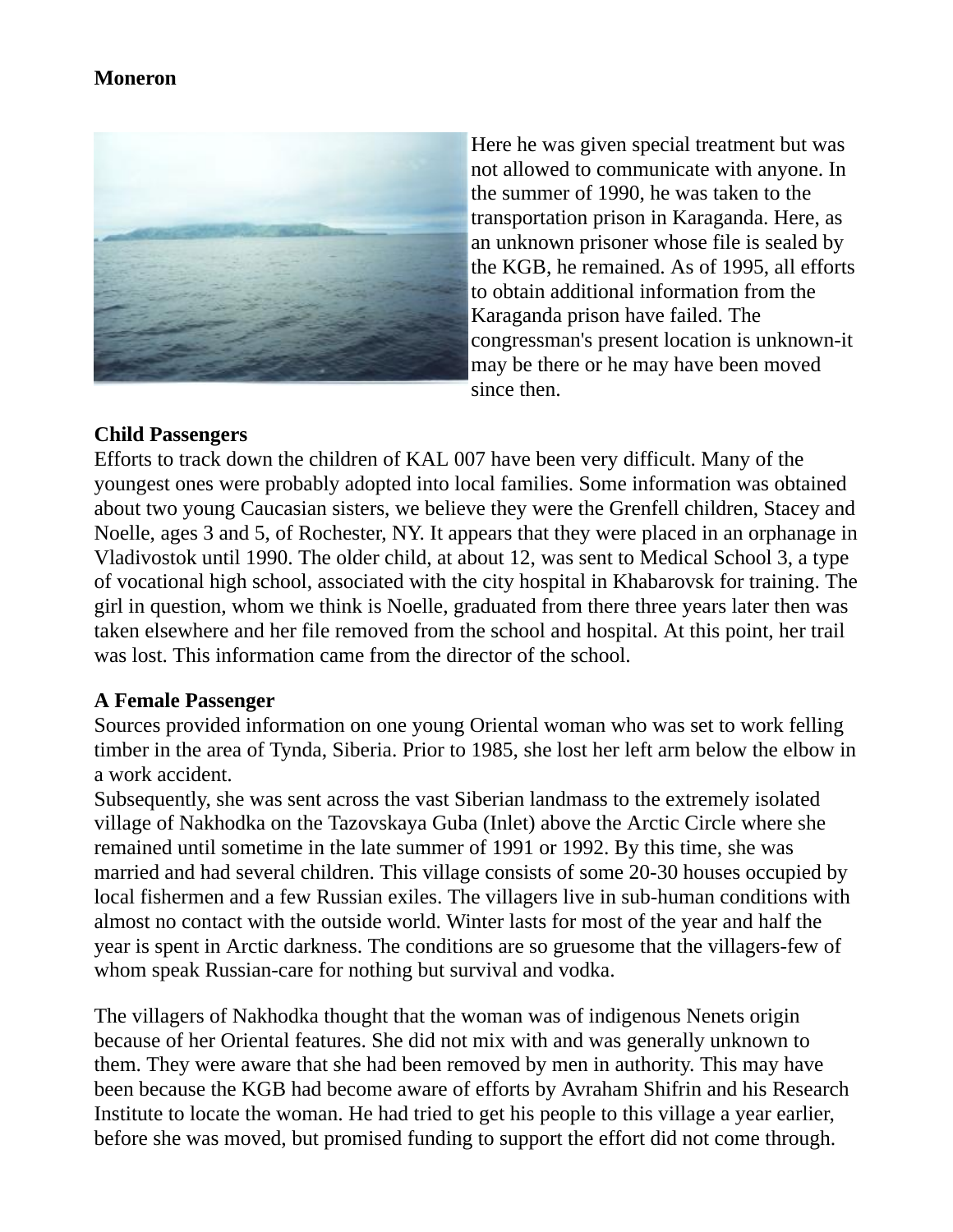By the time he was able to raise the necessary funds and recruit volunteers for this very dangerous mission, the woman was gone.

An important point to note is that, even when prisoners were released for whatever reason, they were often sent to isolated villages such as Nakhodka. While apparently having freedom of movement, there was no escape from the pervasive KGB scrutiny. The Soviet KGB used local informants to control residents of such villages. The informants were in turn controlled by threats to the safety of family members who were taken into custody for just this purpose-to serve as "leverage." The KGB would select trusted members of the community to be their informants. They would then test them by having someone utter anti-Soviet remarks in their presence. When an informant did not report such a remark to his KGB "handler", he would be informed that members of his family would be deprived of food. If it happened again, they would be shot.

Shifrin considered the ingenuity of the KGB to be both "diabolical and 100 per cent effective."

Even though the name has changed, the KGB is still as pervasive and powerful as ever, even though it may keep a lower profile. Russian President Vladimir Putin was with the KGB before entering into politics. Moneron Island

In regards to a water landing off Moneron, there are a variety of sources, both official and unofficial, that supports this. We consider it highly unlikely that they would (or could) conspire to present a common false message.

CIA/NSA sources as reported in the Republican Staff Study/"CIA Report": There are several "special intelligence" or NSA reports included in this study referring to radar tracking of the flight and the behavior of Soviet Air Force planes.

These reports include the information that KAL 007 descended from an altitude of over 30,000 feet to 1,000 feet in a period of twelve minutes in a constantly decelerating rate of speed. When the plane went off Soviet radars it was dropping at an average rate of 22.2 feet per second.

The following excerpt relates to the flight path:

The geographic coordinates, showing where KAL-007 was hit, where it then went, and where it disappeared from Soviet radars, are known from special intelligence with a fair degree of precision, and these points have been potted on U.S. Intelligence maps. For example, at 9 minutes after being hit, and at an altitude of 5,000 feet, KAL-007's last tracked location, it was located approximately at co-ordinates 4617N-14115E. The special intelligence showing radar tracks indicates a flight path from Sakhalin Island toward Moneron Island, approaching from the North headed toward the South, and a ditching or crash site probably inside Soviet territorial waters, reportedly 2.6 kilometers North of Moneron Island, according to the June, 1991 NSA re-analysis. (Republican Staff Study/"CIA Report" ppg. 46-47)

The following excerpt relates to the location of the site: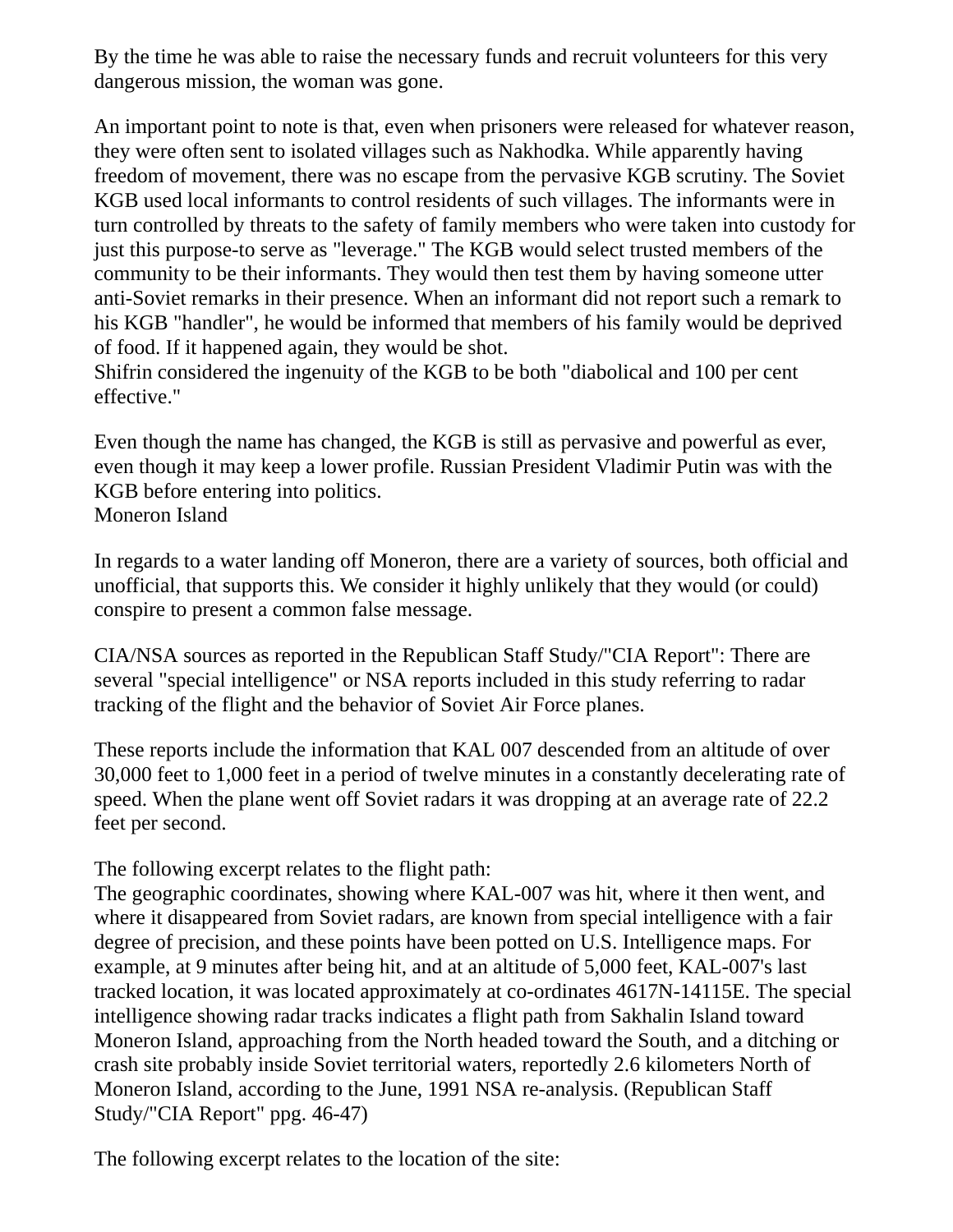According to special intelligence, one of Pilot Osipovich's wingmen reported abut 15 minutes after KAL-007 disappeared from Soviet radar that he was making "reference point circles." This fact suggests that this interceptor was circling over the probable ditching site or crash site of KAL-007, so that Soviet air defense radars could more precisely locate the point.

Soviet interceptors circled Moneron Island, according to special intelligence... (Republican Staff Study/"CIA Report", pg. 54)

Soviet transcripts in the ICAO report: The transcripts of Soviet ground communications appended to the 1993 ICAO report and presented by Schlossberg in Chapter Three of Rescue 007, "Lost Over Moneron", make it abundantly clear that the Soviet military authorities knew the plane had gone off radar over Moneron after turning around the island. Within minutes of the plane disappearing from their screens two different rescue operations were ordered. Smirnykh Air Base Fighter Division Acting Chief of Staff Lt. Col. Novoseletski called for rescue helicopters to be sent to the area and Deputy Commander of the Far East Military District Gen. Strogov called for all ships in the vicinity of Moneron to be sent to the island immediately, both Border Guard and civilian ships.

Eye witnesses as reported in the Republican Staff Study /"CIA Report": There are two significant reports recorded in the Republican Staff Study. The first, on page 47, states simply that Japanese fisherman in the area testified that KAL 007 circled Moneron Island. The second report is quoted here in full:

The recent émigrés provide new information that KAL-007 actually ditched successfully in Soviet territorial waters between Moneron Island and Sakhalin Island, and reportedly that many passengers, including Congressman Larry McDonald, may have survived. The ditched plane was reportedly recovered largely intact by KGB Border Guard boats under the command of KGB General Romanenkov, and it was stripped of all its surviving passengers and their luggage. The émigrés also report that a Soviet helicopter pilot saw KAL-007 in one piece on the surface of the ocean. It was then towed to Soviet territorial waters near Moneron, and deliberately sunk in shallow waters inside Soviet territorial limits.

But General Romanenko [sic] reportedly did not know what to do with the survivors and their luggage, and he forgot to retrieve the black boxes. He was reportedly disciplined by Ogarkov, relieved, and sent to the Gulag himself, because he made mistakes and knew too much. (Republican Staff Study/"CIA Report", pg 75)

Russian émigré report to Bert Schlossberg-from Rescue 007:

The morning of August 9, 1991, Exie and I entered the crowded lobby of the Jerusalem Hilton. We had come to meet Reuben V., a former map maker assigned to Soviet Air Defense battery-Military unit 1845. This was the radar unit that, according to Shifrin, had tracked KAL 007 to a safe water landing...

Reuben, in such ways, conveyed to us the following story: On September 1, 1983, his commanding officer, while yet a lieutenant on night duty serving at Military Unit 1845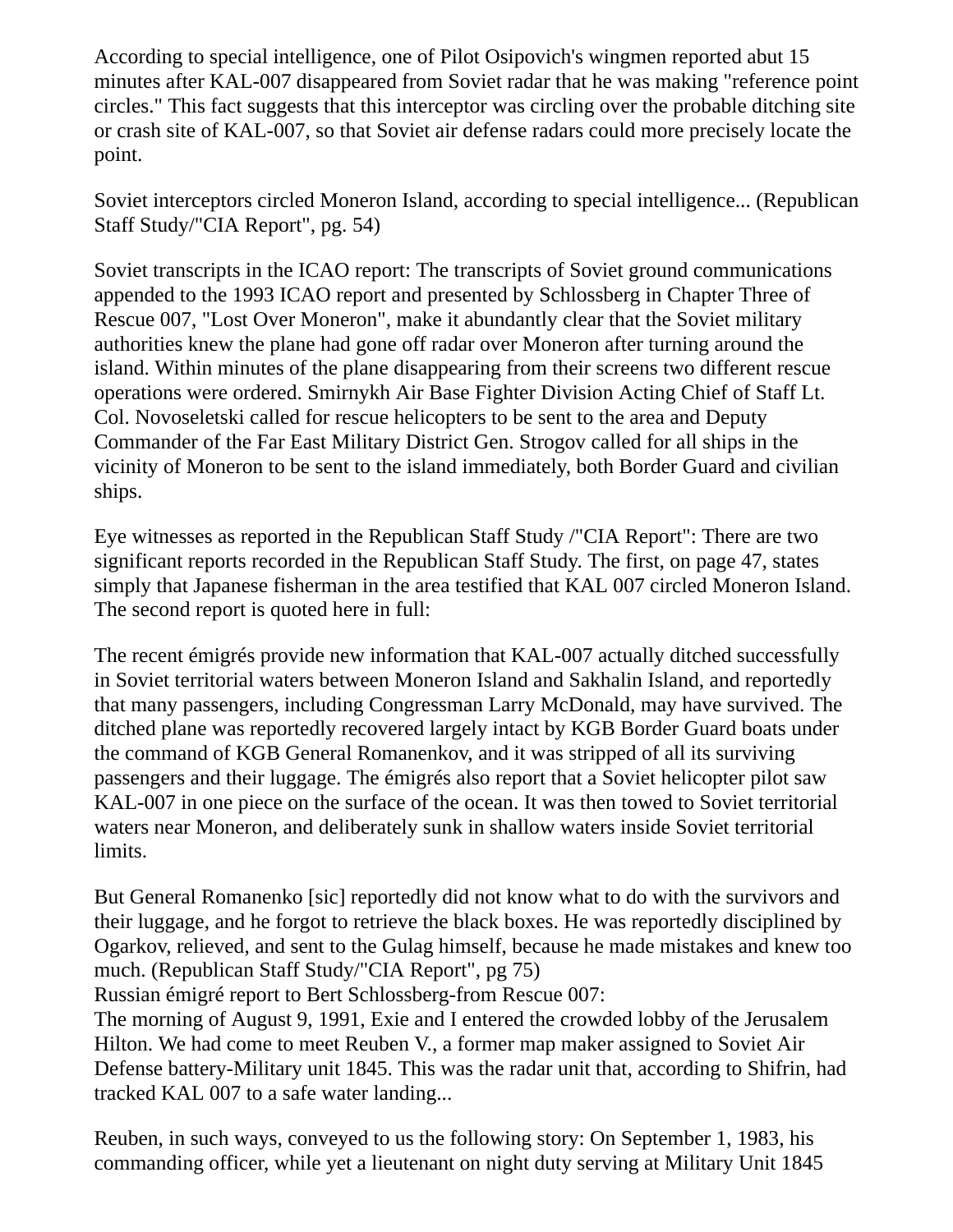located on Soviet Gavan (the east coast of Russia across from Sakhalin Island), had photographed his radar screen which had been following the flight of KAL 007 for several minutes prior to its being shot down. After missile impact, the radar had continued tracking the jumbo jet for over 12 minutes-until it had descended to Point Zero [1,000 ft. the lowest level radar could track]. The name of Reuben's superior officer was Ryzhkov. Ryzhkov and the whole of Military Unit 1845 were part of the underground staff headquarters located at Komsomolsk-na-amure.

Ryzhkov told Reuben he was certain that KAL 007 had landed safely. Nor was his the only radar station that had followed the flight of the stricken passenger plane to point zero. Another of these was the radar station at Yedinka, designated as Air Defense unit 2212 PT6. Reuben drew a map of Soviet Gavan on hotel stationary and placed Yedinka southwest of unit 1845 and on the coast. Ryzhkov told Reuben that he had used three rolls of film, each containing 36 exposures, in photographing his radar screen. (Independent confirmation that the radar screen was photographed has been received recently in the Soviet Top Secret Memos published here for the first time in English. See Memo number four.) These rolls, the lieutenant said, were later confiscated by the KGB. All personnel at Unit 1845 as well as at the other radar stations were commanded to maintain silence concerning the tracking of KAL 007. Everyone understood that the penalty for disobeying this order would be death or exile.

"Why would anyone tell you all this?" I asked him. "Especially in light of the penalties?"

"He was drunk," Reuben told us. "And he was bitter. They had humiliated him-he had been passed over for promotion while others involved in the incident went up a grade. And when he inquired of the KGB why this was so, they told him that it was because he had failed to load the camera. But Ryzhkov knew better." (Rescue 007 ppg. 42-44) Japanese radar showing KAL 007 to have flown past and west of Sakhalin as reported in the ICAO report:

At 23:30 hours [UTC or Greenwich Mean Time] JMSA [Japanese Maritime Safety Agency] received information from JDA [Japanese Defense Agency] that an aircraft had been observed on radar about 100 NM northeast of Wakkanai, moving in a southwesterly direction. This contact was last observed by the JDA Wakkanai radar surveillance station at 18:29 hours. Following receipt of the above information, JMSA dispatched two patrol vessels to the area west of Sakhalin Island and prepared two aircraft for take-off at Wakkanai Airport. Between 06:10 and 14:30 hours, JMSA dispatched eight additional patrol vessels to the waters west of Sakhalin Island. (ICAO 1993 paragraph 1.11.5, pg. 17)

While this does not point directly to Moneron, it clearly shows a flight in that direction beyond Sakhalin and a search effort in the waters between Sakhalin and Moneron or even waters west of Moneron itself.

Izvestia articles: The Izvestia articles contain mutually contradictory material and testimony and, as such, are considered reliable only to the extent that they agree with other sources. That being said, there is a reference to KAL 007 circling twice around Moneron before descending to (as thought by the author) a crash landing.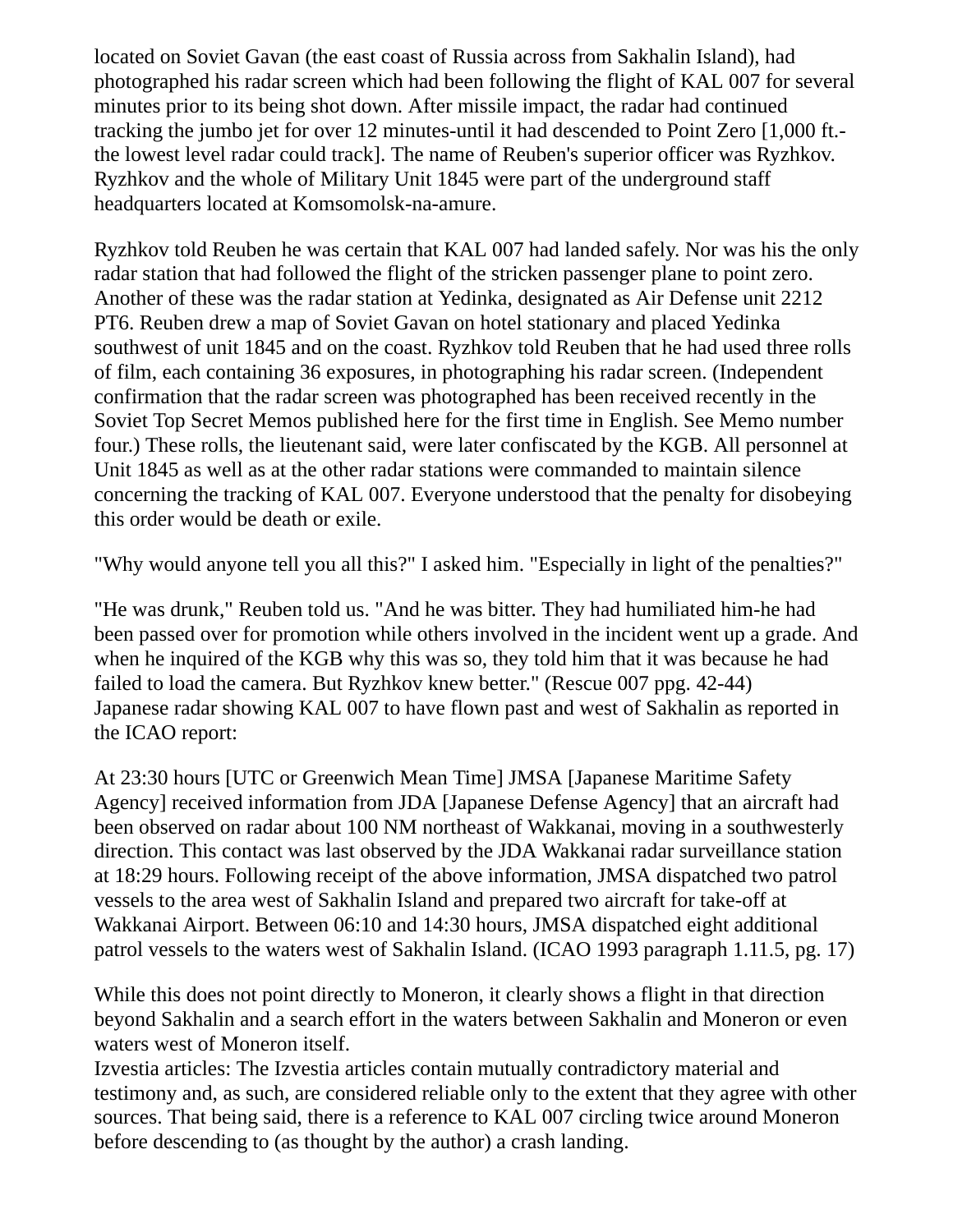The main problem with a water landing off of Moneron is the extreme difficulty of accomplishing such a feat. Yet, airline pilots do receive training for this eventuality and procedures for ditching passenger aircraft are provided on all airlines. While reports of airliners ditching at sea are rare, it has happened with passengers, in all cases, surviving. (See Aircraft Ditchings for further information.) Additionally, KAL 007 pilot Chun Byung-In, a colonel in the Korean Air Force, was a seasoned veteran, highly skilled in flying large aircraft. Because of his skill, he had seen service as pilot on the Korean presidential aircraft flying Korea's president to the US in 1982. If landing the Boeing 747 on the sea could be done, Captain Chun could have done it.

At the time of landing, it was dark and there was full cloud cover at 2,000 meters.

In addition to this, we have received a second hand report that a US Air Force service man stationed near Wakkanai, Japan at the time of the shoot down, stated that the area in question is visible from the hills near there. He claims that no rescue operations were observed. However, there is a problem with this in that Moneron is about 45 nautical miles from Wakkanai (54 statute miles, 86 kilometers). The nearby islands of Rebun and Rishiri have peaks over 1,700 meters (over 5,000 feet) high but the peak on Hokkaido nearest to Wakkanai is about 15 miles inland and only reaches 427 meters (Planet Earth Macmillan World Atlas). We do not know where the US observation posts, referred to by the Airman, are located but, if they are on Hokkaido near Wakkanai, they would not be high enough to see to Moneron. As of this writing, we have not been able to determine if there are hills near Wakkanai that are high enough for this observation. If anyone reading this knows about this, please convey the information to us.

In addition to the difficulty of landing, the plane would have to remain afloat long enough for passengers and baggage to be removed. Baggage in the cargo hold could not be removed while the plane was afloat. We believe that all baggage was removed. This could be accomplished by divers after the plane sank by opening the cargo doors under water. Another possibility is that this particular plane was outfitted with a special cargo container on the main deck so that the below-deck area could be used for other purposes. Korean Airlines did this with at least sixteen of their aircraft. We are unable to determine whether or not this particular plane was so equipped.

===============

What happened to the surviving passengers and crew after they were captured by the Soviets?

Our knowledge of the whereabouts of members of passengers and crew of Korean Air Lines Flight 007, shot down on August 31, 1983, is based primarily on information received by the Research Centre for Prisons, Psychprisons and Forced Labor Concentration Camps of the USSR. This research center was established by the late Avraham Shifrin, an Israeli who had, himself, spent time in the Soviet prison camp system. As a major in the Red Army and prosecutor for the Krasnodar Region, northeast of the Crimea, he was responsible for sending many to the Gulags. After he himself was